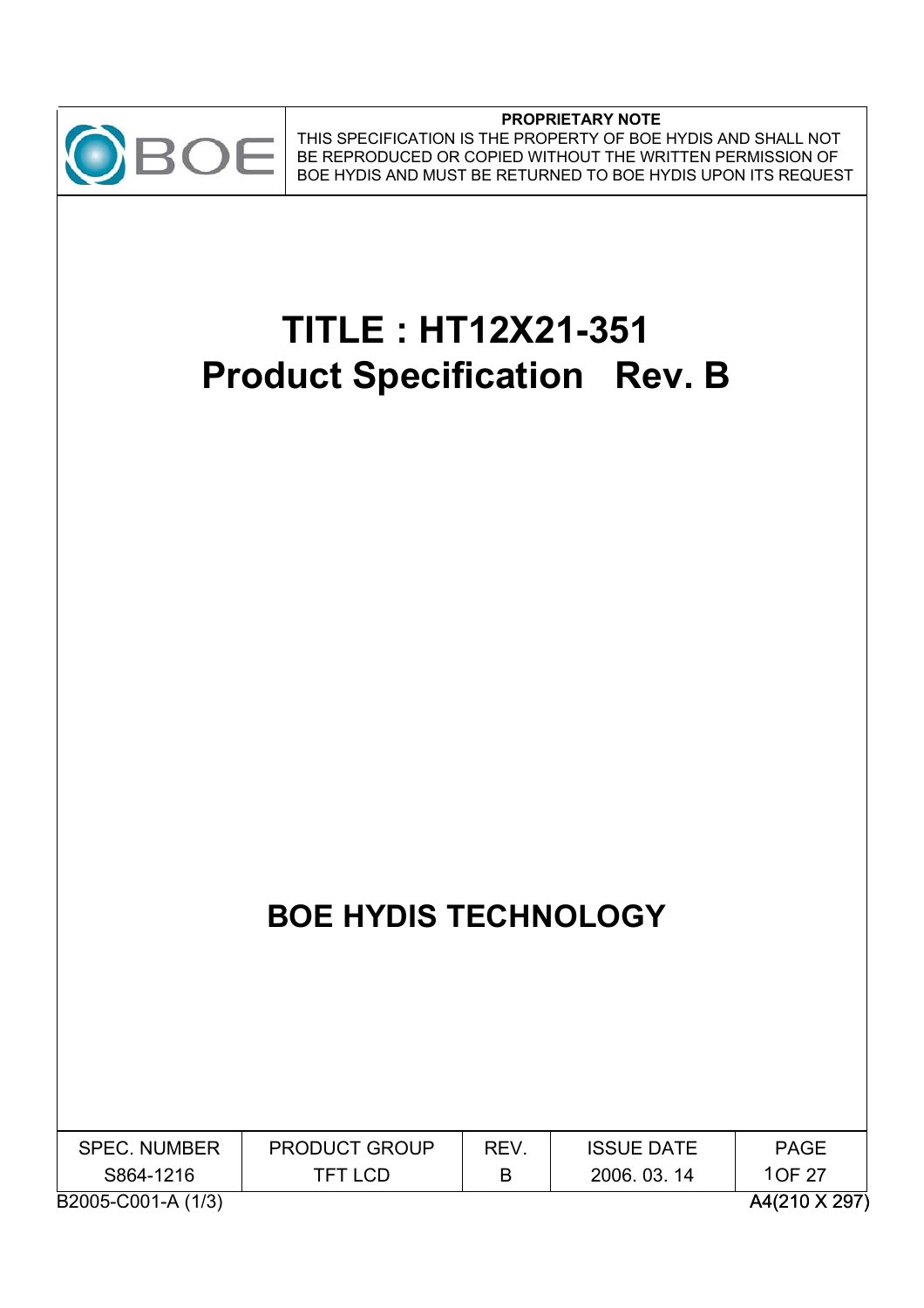

# REVISION HISTORY

| REV.        | ECN NO.                                                                                          | <b>DESCRIPTION OF CHANGES</b>                                                                                                                         | <b>DATE</b> | <b>PREPARED</b>        |  |  |
|-------------|--------------------------------------------------------------------------------------------------|-------------------------------------------------------------------------------------------------------------------------------------------------------|-------------|------------------------|--|--|
| $\mathbf 0$ |                                                                                                  | <b>Initial Release</b>                                                                                                                                | 05.04.11    | JS.Park                |  |  |
| A           | E0507-F022                                                                                       | 1. Change the product specification<br>name<br>- HT12X21-351 Product Specification<br>2. Brightness value change<br>- 165 nits $\rightarrow$ 180 nits | 05.08.16    | S.H.YUN                |  |  |
| B           | E0603-F002                                                                                       | Brightness value change<br>- 180 nits $\rightarrow$ 165 nits                                                                                          | 06.03.14    | S.H.YUN                |  |  |
|             |                                                                                                  |                                                                                                                                                       |             |                        |  |  |
|             |                                                                                                  |                                                                                                                                                       |             |                        |  |  |
|             |                                                                                                  |                                                                                                                                                       |             |                        |  |  |
|             |                                                                                                  |                                                                                                                                                       |             |                        |  |  |
|             |                                                                                                  |                                                                                                                                                       |             |                        |  |  |
|             |                                                                                                  |                                                                                                                                                       |             |                        |  |  |
|             |                                                                                                  |                                                                                                                                                       |             |                        |  |  |
|             |                                                                                                  |                                                                                                                                                       |             |                        |  |  |
|             | <b>SPEC. NUMBER</b>                                                                              | <b>SPEC TITLE</b>                                                                                                                                     |             | <b>PAGE</b><br>2 OF 27 |  |  |
|             | S864-1216<br>HT12X21-351 Product specification for Lenovo<br>B2005-C001-A (2/3)<br>A4(210 X 297) |                                                                                                                                                       |             |                        |  |  |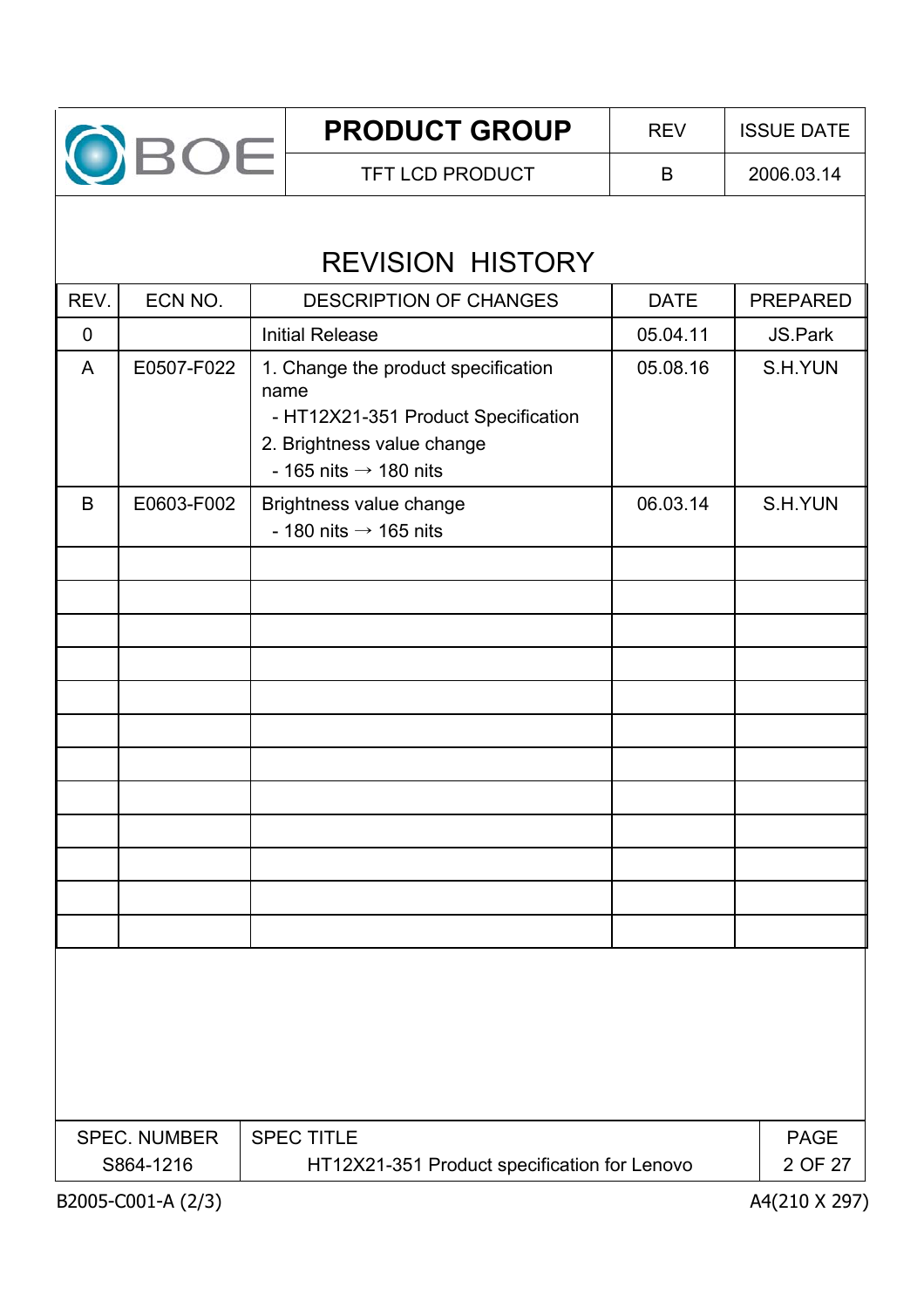

# **Contents**

| <b>No</b> | <b>Item</b>                                           |    |  |  |  |  |
|-----------|-------------------------------------------------------|----|--|--|--|--|
| 1.0       | <b>General Description</b>                            | 4  |  |  |  |  |
| 2.0       | Absolute Maximum ratings                              | 5  |  |  |  |  |
| 3.0       | Electrical specifications.                            | 6  |  |  |  |  |
| 4.0       | Optical specifications.                               | 8  |  |  |  |  |
| 5.0       | Interface Connection                                  | 10 |  |  |  |  |
| 6.0       | <b>Signal Timing Specification</b>                    | 12 |  |  |  |  |
| 7.0       | Signal Timing waveforms of interface signal (DE Mode) | 14 |  |  |  |  |
| 8.0       | Input Signals, Display Colors & Gray Scale of Colors  | 15 |  |  |  |  |
| 9.0       | <b>Power Sequence</b>                                 | 16 |  |  |  |  |
| 10.0      | <b>Mechanical Characteristics</b>                     | 17 |  |  |  |  |
| 11.0      | <b>Reliability Test</b>                               | 18 |  |  |  |  |
| 12.0      | Handling & Cautions.                                  | 19 |  |  |  |  |
| 13.0      | Packing                                               | 20 |  |  |  |  |
| 14.0      | Label                                                 | 21 |  |  |  |  |
| 15.0      | Appendix                                              | 23 |  |  |  |  |
|           | Outline drawing (Front & Rear)                        | 25 |  |  |  |  |

| <b>SPEC. NUMBER</b> | I SPEC TITLE.                                | <b>PAGE</b> |
|---------------------|----------------------------------------------|-------------|
| S864-1216           | HT12X21-351 Product specification for Lenovo | 3 OF 27     |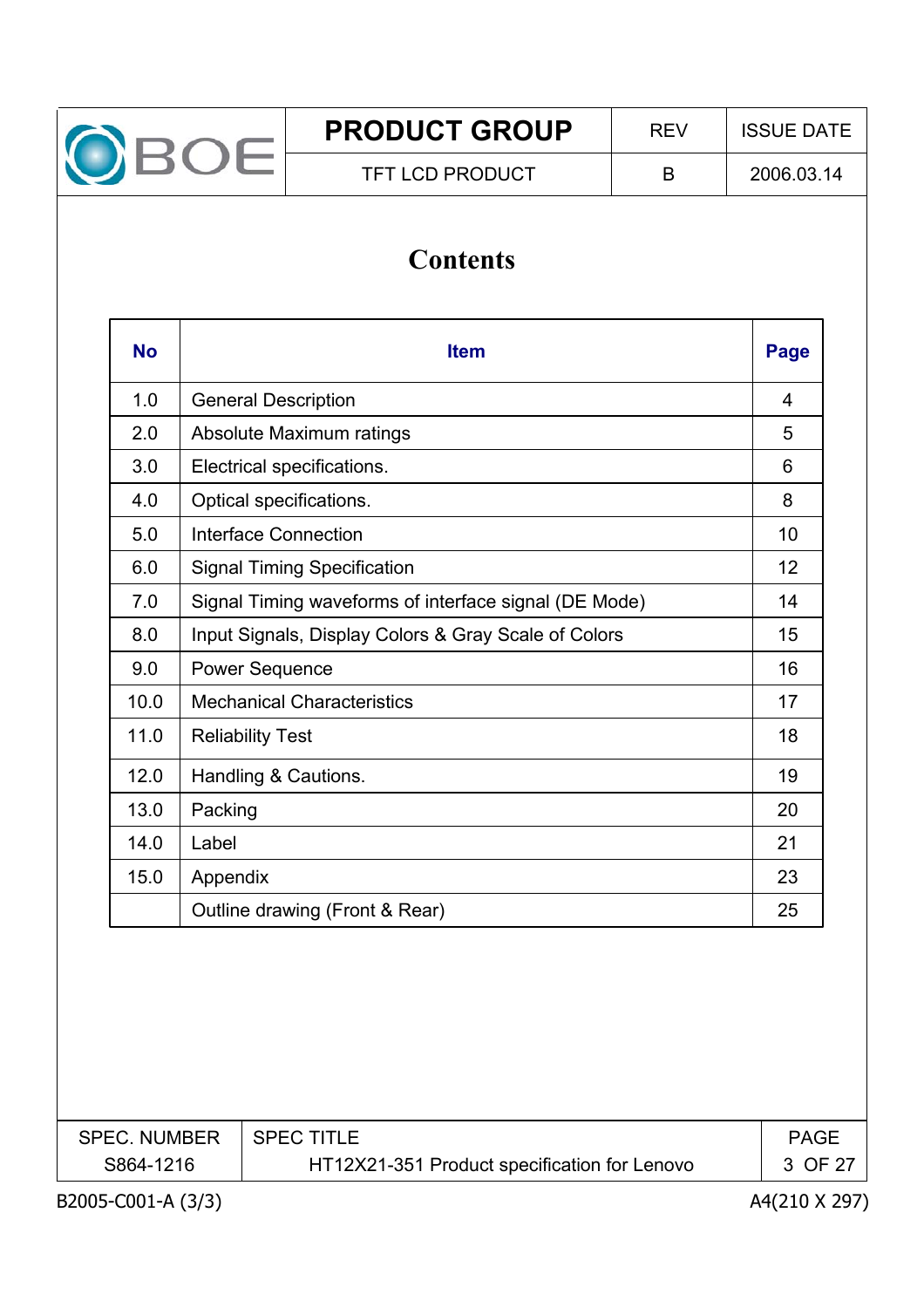

# **1.0 GENERAL DESCRIPTION**

#### **1.1 Introduction**

12.1"XGA is a color active matrix TFT LCD module using AFFS(Advanced Fringe Field Switching: Wide viewing technology) mode and amorphous silicon TFT's (Thin Film Transistors) as an active switching devices. This module has a 12.1 inch diagonally measured active area with XGA resolutions (1024 horizontal by 768 vertical pixel array). Each pixel is divided into RED, GREEN, BLUE dots which are arranged in vertical stripe and this module can display 262,144 colors. The TFT-LCD panel used for this module is a low reflection and higher color type.



#### **1.2 Features**

- LVDS Interface with 1 pixel / clock
- $\bullet$  High-speed response
- 6-bit color depth, Display 262,144 colors
- Incorporated edge type back-light (1 lamp)
- High luminance and contrast ratio, low reflection and wide viewing angle
- DE (Data Enable) mode only
- RoHS

# **1.3 Applications**

● Pen-type & Tablet PC

| <b>SPEC. NUMBER</b> | <b>SPEC TITLE</b>                            | <b>PAGE</b> |
|---------------------|----------------------------------------------|-------------|
| S864-1216           | HT12X21-351 Product specification for Lenovo | 4 OF 27     |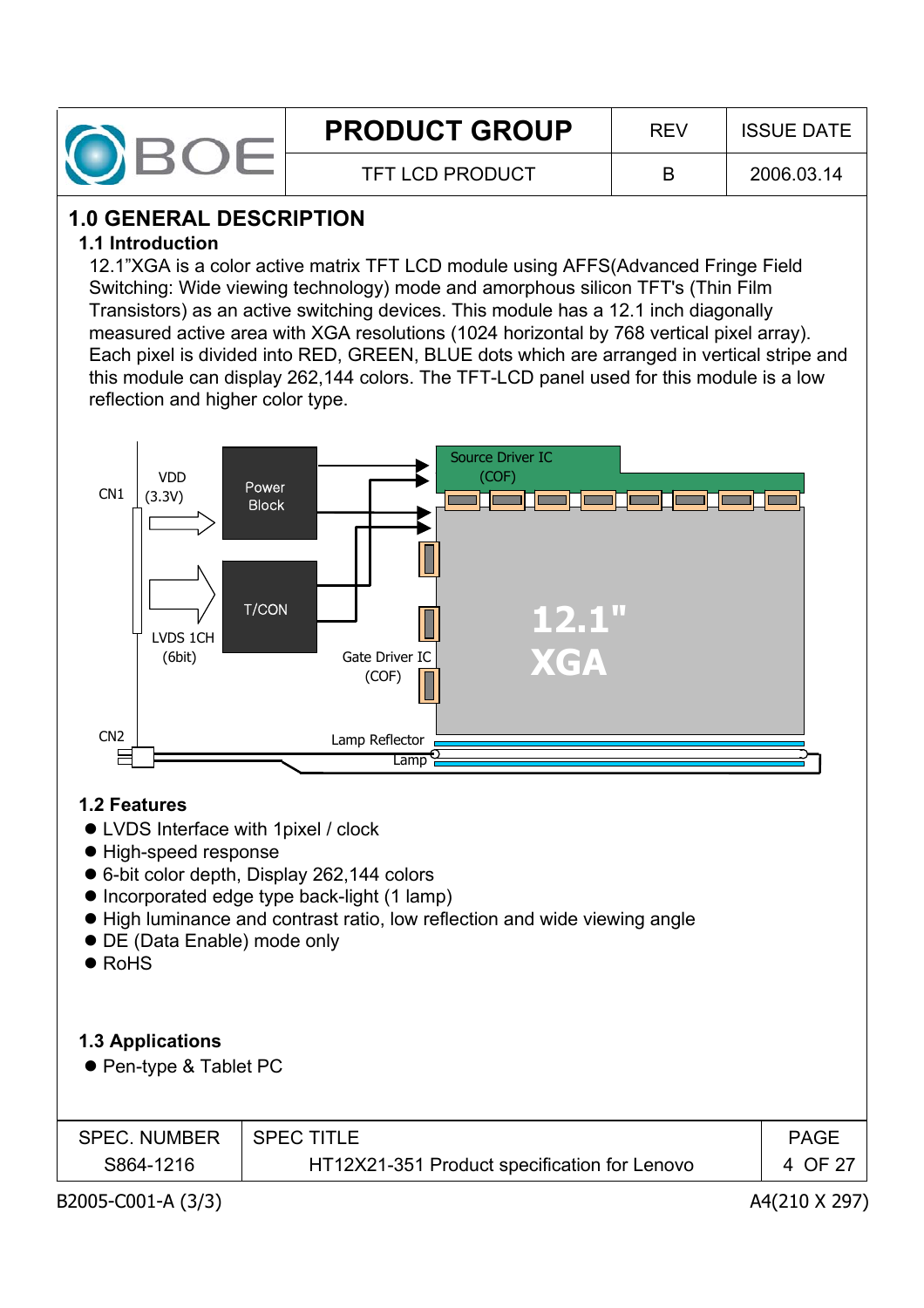

#### **1.3 General Specification (Without protection plate)**

The followings are general specifications at the model HT12X21-351

| <b>Parameter</b>    | <b>Specification</b>             | <b>Unit</b> | <b>Remarks</b> |
|---------------------|----------------------------------|-------------|----------------|
| Active area         | 245.76 X 184.32                  | mm          |                |
| Number of pixels    | 1024(H) X 768(V)                 | pixels      |                |
| Pixel pitch         | $0.240(H)$ X $0.240(V)$          | mm          |                |
| Pixel arrangement   | <b>RGB Vertical stripe</b>       |             |                |
| Display colors      | 262,144                          | colors      |                |
| Display mode        | <b>Normally Black</b>            |             |                |
| Dimensional outline | 270.0(H) X 199.0(V) X 4.8 @ Lamp | mm          | Note 2         |
| Weight              | 305 typ.                         | g           |                |
| Back-light          | Bottom edge side 1-CCFL type     |             | Note 1         |

Note 1. CCFL (Cold Cathode Fluorescent Lamp)

2. LCM Height 4.8 [mm] Typical (lamp), 6.7[mm] Typical (Pouch)

#### **1.4 General Specification of protection plate**

| <b>Parameter</b>    | <b>Specification</b>                                                           | <b>Unit</b> | <b>Remarks</b> |
|---------------------|--------------------------------------------------------------------------------|-------------|----------------|
| <b>Material</b>     | <b>PMMA</b>                                                                    |             |                |
| <b>Hardness</b>     | 6                                                                              | Н           |                |
| Dimensional outline | 261.00 +/- 0.5 (H) X 198.5 +/- 0.3 (V)<br>Thickness: 1.5 (with out Poron tape) | mm          |                |
| Weight              | 90 (Without Poron tape)                                                        | g           |                |
| Surface treatment   | Up:AG<br>Down (LCD side): AR                                                   |             |                |

Note : All of above general specification are depend on Protection plate made by CLAREX

| <b>SPEC. NUMBER</b> | <b>SPEC TITLE</b>                            | <b>PAGE</b> |
|---------------------|----------------------------------------------|-------------|
| S864-1216           | HT12X21-351 Product specification for Lenovo | 5 OF 27     |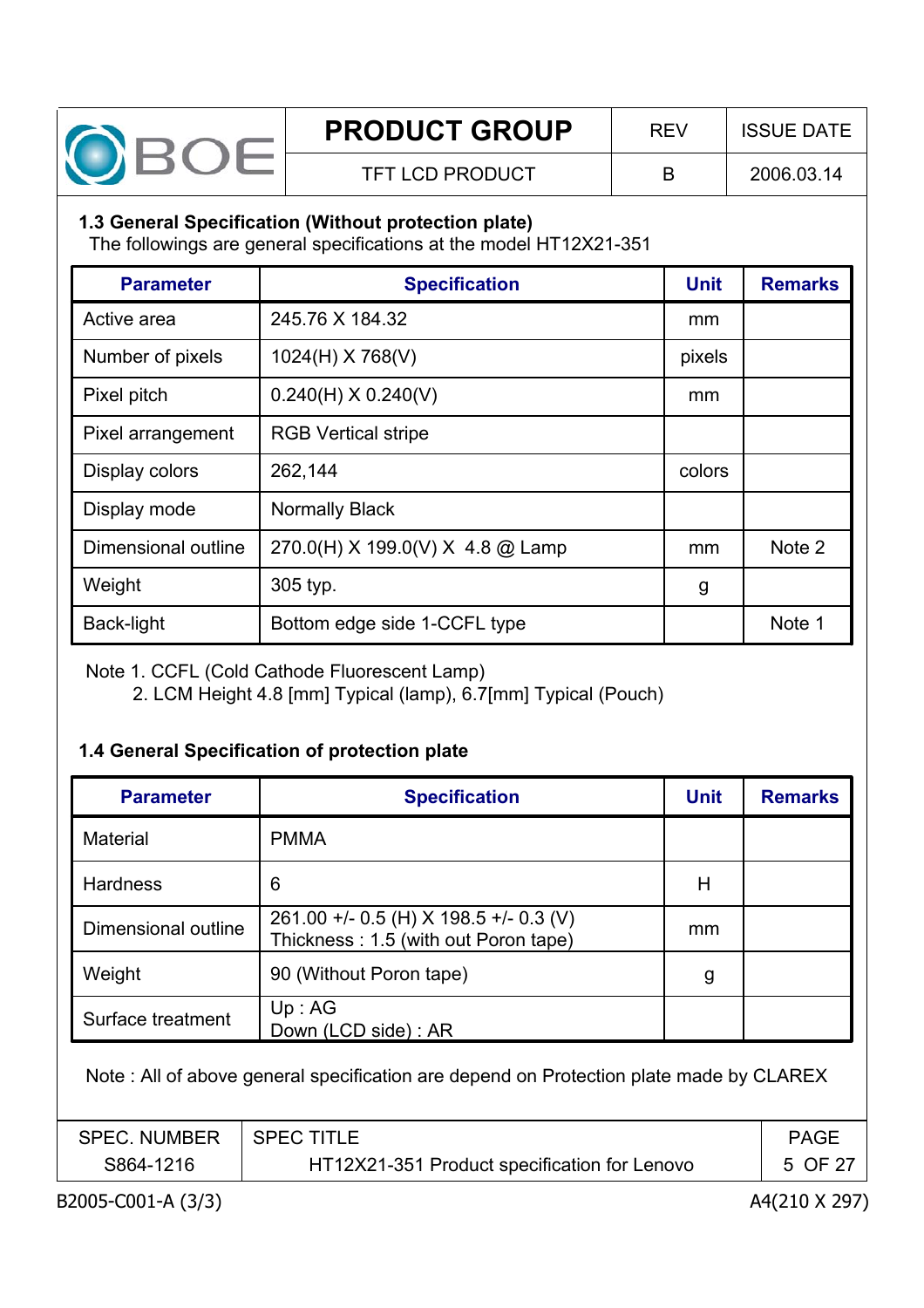

# **2.0 ABSOLUTE MAXIMUM RATINGS (Without protection plate)**

The followings are maximum values which, if exceed, may cause faulty operation or damage to the unit.  $VSS = GND = 0V$ 

| <b>Parameter</b>                           | <b>Symbol</b>                | Min.           | Max.          | <b>Unit</b>              | <b>Remarks</b> |
|--------------------------------------------|------------------------------|----------------|---------------|--------------------------|----------------|
| <b>Power Supply Voltage</b>                | $V_{DD}$                     | $-0.3$         | 4.0           | V                        |                |
| Logic Supply Voltage                       | $V_{IN}$                     | $-0.3$         | $V_{DD}$ +0.3 | V                        |                |
| Lamp Current                               | <sup>I</sup> BL              | 2.0            | 6.0           | mArms                    | Note 1         |
| Lamp frequency                             | $F_L$                        | 30             | 80            | kHz                      | Note 1         |
| <b>Operating Temperature</b><br>(Humidity) | T <sub>op</sub><br>RH        | $\overline{0}$ | $+50$<br>80   | $\int_{0}^{\infty}$<br>% | Note 2         |
| Storage Temperature<br>(Humidity)          | l <sub>SP</sub><br><b>RH</b> | $-20$          | $+60$<br>90   | $\Upsilon$<br>$\%$       | Note 2         |

- Note 1. Permanent damage to the device may occur if maximum values are exceeded Functional operation should be restricted to the condition described under normal operating conditions.
	- 2. Temperature and relative humidity range are shown in the figure below. 95 % RH Max. (40  $^{\circ}$ C  $\geq$  Ta) Maximum wet - bulb temperature at 39  $\mathrm{^{\circ}C}$  or less. (Ta > 40  $\mathrm{^{\circ}C}$ ) No condensation.

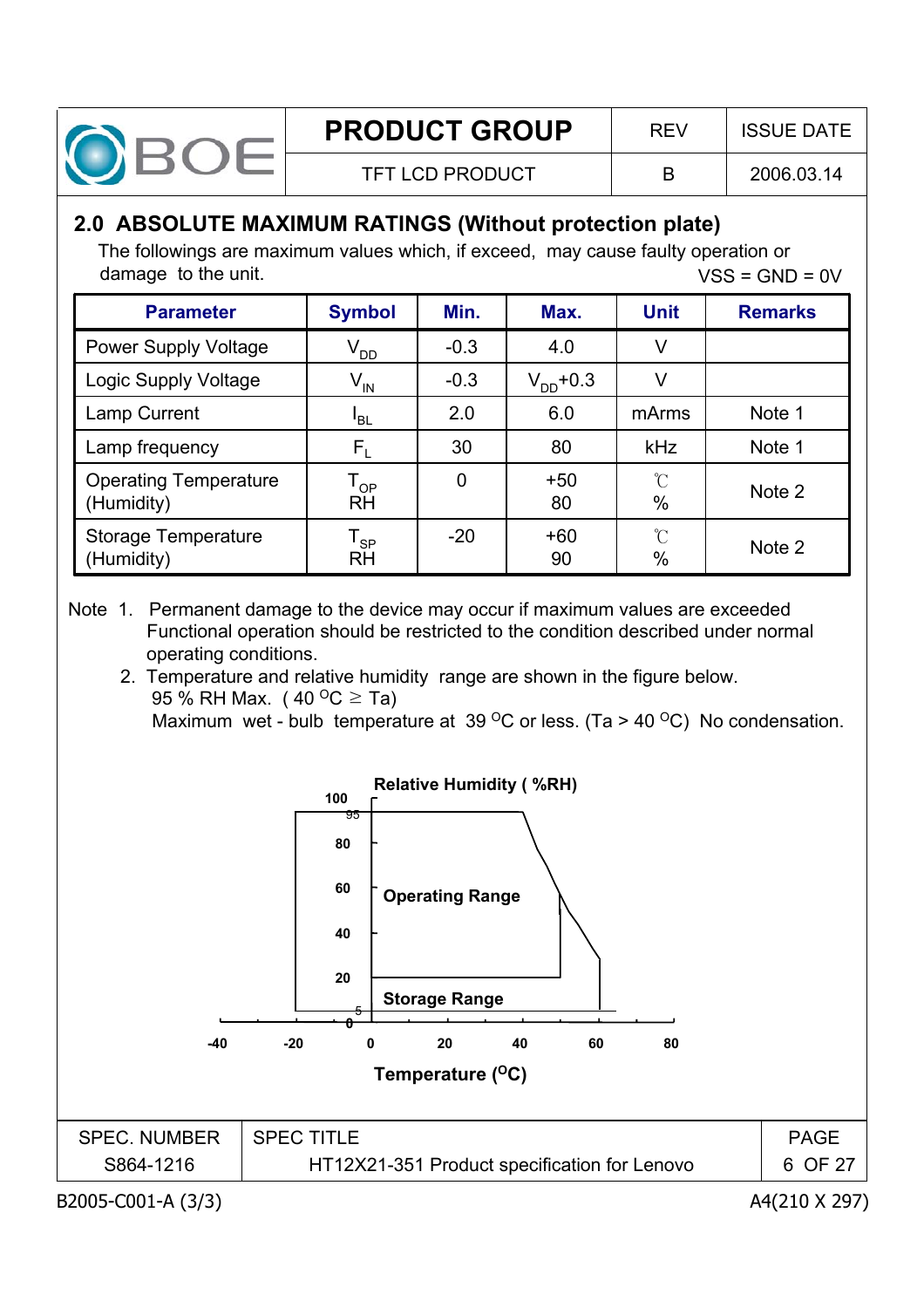

# **3.0 ELECTRICAL SPECIFICATIONS**

 $[Ta = 25 \pm 2^{\circ}C]$ 

| <b>Parameter</b>                                              |                                                         |                            | Min.   | Typ.                     | Max.                     | <b>Unit</b>                 | <b>Remarks</b>                 |
|---------------------------------------------------------------|---------------------------------------------------------|----------------------------|--------|--------------------------|--------------------------|-----------------------------|--------------------------------|
| <b>Power Supply Voltage</b>                                   |                                                         | $\mathsf{V}_{\mathsf{DD}}$ | 3.0    | 3.3                      | 3.6                      | $\vee$                      |                                |
| <b>Power Supply Current</b>                                   |                                                         | $I_{DD}$                   |        | 240                      | $\overline{a}$           | m <sub>A</sub>              | Note 1                         |
| <b>CCFL Ignition Time</b>                                     |                                                         | t                          |        |                          | 1.0                      | sec                         |                                |
| Permissible Input Ripple<br>Voltage                           |                                                         | $V_{RF}$                   |        | $\blacksquare$           | 100                      | mV                          | At $V_{DD} = 3.3V$             |
| <b>High Level Differential Input</b><br><b>Signal Voltage</b> |                                                         | $V_{\rm IH}$               |        |                          | $+100$                   | mV                          | Vcm                            |
| Low Level Differential Input<br><b>Signal Voltage</b>         |                                                         | $V_{IL}$                   | $-100$ |                          | $\overline{\phantom{0}}$ | mV                          | $= 1.2 V$ Typ                  |
| <b>Back-light Lamp Voltage</b>                                |                                                         | $V_{BL}$                   |        | 600                      |                          | $\mathsf{V}_{\mathsf{rms}}$ |                                |
| <b>Back-light Lamp Current</b>                                |                                                         | $I_{BL}$                   | 2.0    | 5.0                      | 6.0                      | mA                          |                                |
| Back-light Lamp operating<br>Frequency                        |                                                         | $F_L$                      | 40     | 60                       | 80                       | <b>KHz</b>                  | Note 2                         |
|                                                               |                                                         |                            | 1040   | $\overline{\phantom{a}}$ | $\overline{\phantom{0}}$ | $\mathsf{V}_{\mathsf{rms}}$ | 25 °C, Note 3                  |
| Lamp Start Voltage                                            |                                                         |                            | 1300   |                          | $\overline{a}$           | <b>Vrms</b>                 | $0 \text{ }^{\circ}$ C, Note 3 |
| Lamp Life                                                     |                                                         |                            | 12,000 |                          | $\overline{a}$           | <b>Hrs</b>                  | $IBL = 2.0 - 6.0$ mA           |
|                                                               | $P_{D}$                                                 |                            |        | 0.7                      | 1.1                      | W                           |                                |
| <b>Power Consumption</b><br>$P_{BL}$                          |                                                         |                            |        | 3.0                      | 3.5                      | W                           | $ BL = 5.0$ mA<br>Note 4       |
|                                                               | $P_{total}$                                             |                            |        | 3.7                      | 4.6                      | W                           |                                |
| <b>SPEC TITLE</b><br><b>SPEC. NUMBER</b><br><b>PAGE</b>       |                                                         |                            |        |                          |                          |                             |                                |
| S864-1216                                                     | HT12X21-351 Product specification for Lenovo<br>7 OF 27 |                            |        |                          |                          |                             |                                |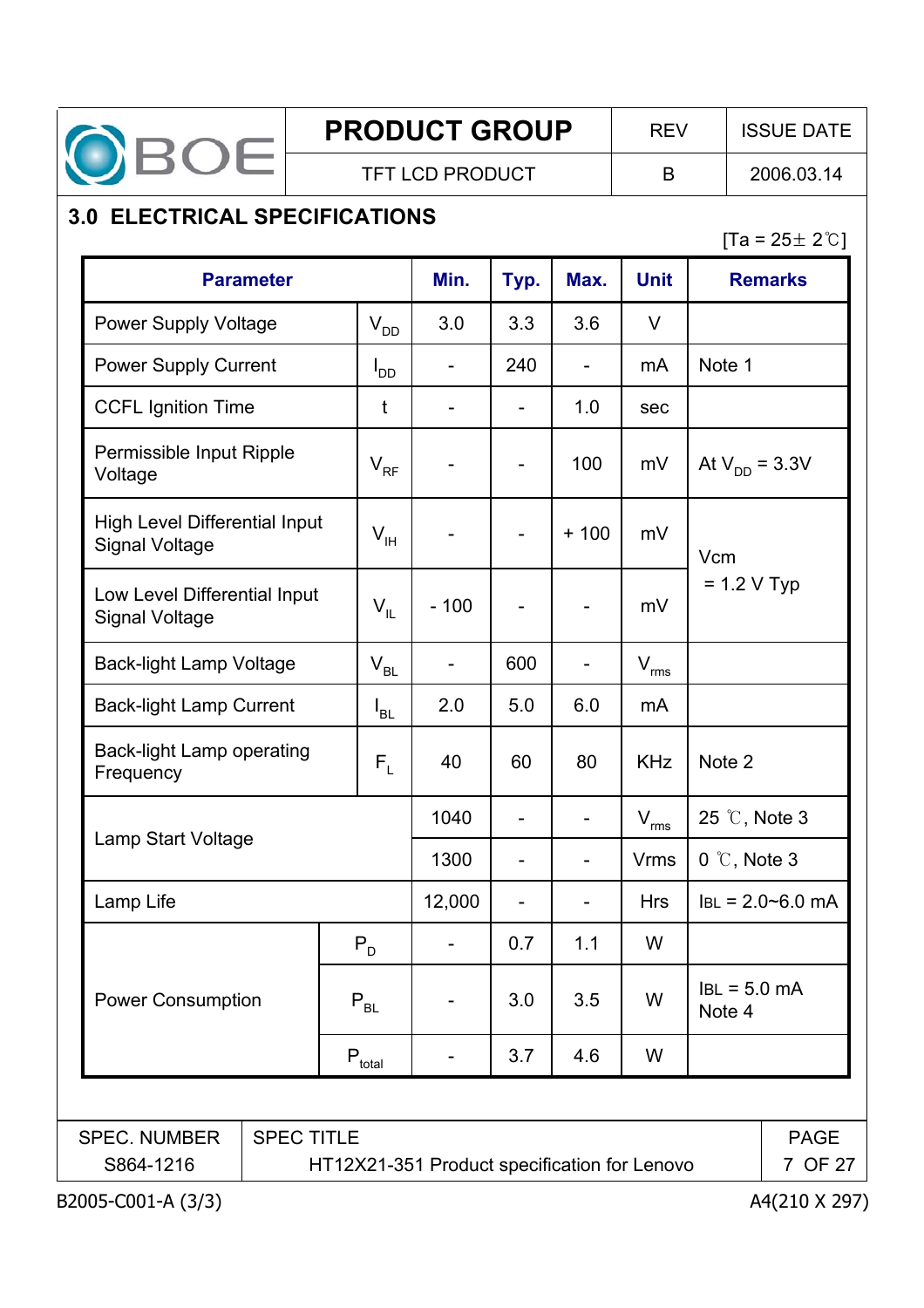

Notes :

1. The supply voltage is measured and specified at the interface connector of LCM. The current draw and power consumption specified is for  $VDD = 3.3V$ , Frame rate = 60 Hz and Clock frequency = 65MHz.

Test Pattern of power supply current

a) Typ : Vertical color bar pattern

b) Max : Gray 28 @ Vertical 2 Skip line pattern

- 2. The lamp frequency should be selected as different as possible from the horizontal synchronous frequency and its harmonics to avoid interference, which may cause line flow on the display.
- 3. For starting the backlight unit, the output voltage of DC/AC's transformer should be larger than the minimum lamp starting voltage.(1,040 Vrms at 25  $\degree$  & 1,300 Vrms at 0  $\degree$ ). If an inverter has shutdown function it should keep its output for more than 1 second even if the lamp connector open. Otherwise the lamps may not to be turned on.
- 4. Calculated value for reference (VBL  $\times$  IBL) excluding inverter loss.

| <b>SPEC. NUMBER</b> | $\,$ SPEC TITLE                              | <b>PAGE</b> |
|---------------------|----------------------------------------------|-------------|
| S864-1216           | HT12X21-351 Product specification for Lenovo | 8 OF 27     |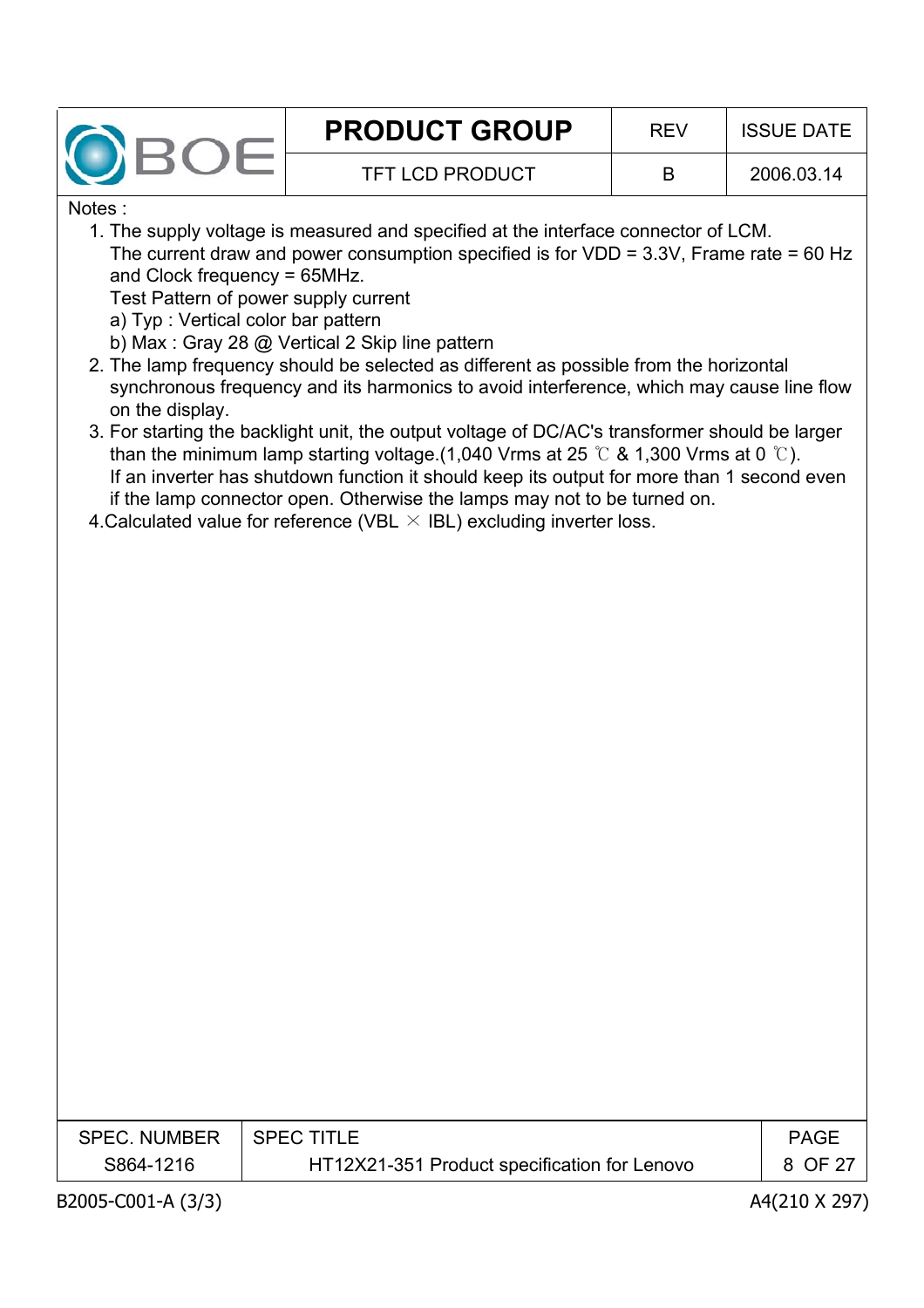

# **4.0 OPTICAL SPECIFICATION (Without protection plate)**

The measurement shall be executed after 30 minutes warm-up period. Measuring equipment: TOPCON-BM5.

[VDD=3.3V, Frame rate=60Hz, Clock=65MHz,  $I_{BI} = 5.0$ mA, Ta = 25 $\pm$ 2°C]

| <b>Parameter</b>                                      |  |                    | <b>Symbol</b>                | <b>Condition</b>                             | Min.                     | Typ.  | Max.  | <b>Unit</b>       | <b>Remarks</b>         |
|-------------------------------------------------------|--|--------------------|------------------------------|----------------------------------------------|--------------------------|-------|-------|-------------------|------------------------|
|                                                       |  | Horizontal         | $\Theta_{3}$                 |                                              | $\overline{\phantom{0}}$ | 80    |       | Deg.              |                        |
| Viewing Angle                                         |  |                    | $\Theta_{\underline{\bf g}}$ | CR > 10                                      |                          | 80    |       | Deg.              |                        |
| range                                                 |  | Vertical           | $\Theta_{12}$                |                                              |                          | 80    |       | Deg.              | Note 1                 |
|                                                       |  |                    | $\Theta_{\underline{6}}$     |                                              |                          | 80    |       | Deg.              |                        |
| Luminance Contrast ratio                              |  |                    | <b>CR</b>                    |                                              |                          | 450   |       |                   | Note 2                 |
| Center Luminance of<br>White                          |  |                    | $Y_w$                        |                                              | 150                      | 165   |       | cd/m <sup>2</sup> | Note 3                 |
| <b>White Luminance</b>                                |  |                    | $\Delta$ Y5                  |                                              | 80                       |       |       | $\%$              | Note 4                 |
| uniformity                                            |  |                    | $\triangle$ Y13              |                                              | 65                       |       |       | %                 |                        |
|                                                       |  |                    | $X_{w}$                      |                                              | 0.285                    | 0.313 | 0.341 |                   |                        |
| <b>White Chromaticity</b>                             |  |                    | $Y_w$                        |                                              | 0.309                    | 0.329 | 0.349 |                   |                        |
|                                                       |  |                    | $X_R$                        |                                              | 0.543                    | 0.573 | 0.603 |                   |                        |
|                                                       |  | Red                | У <sub>R</sub>               |                                              | 0.303                    | 0.333 | 0.363 |                   |                        |
| Reproduction                                          |  | Green              | $\mathsf{x}_{\mathsf{G}}$    |                                              | 0.278                    | 0.308 | 0.338 |                   | Note 5                 |
| of color                                              |  |                    | $y_{G}$                      |                                              | 0.507                    | 0.537 | 0.567 |                   |                        |
|                                                       |  | <b>Blue</b>        | $\mathbf{x}_{\rm B}$         |                                              | 0.120                    | 0.150 | 0.180 |                   |                        |
|                                                       |  |                    | У <sub>в</sub>               |                                              | 0.108                    | 0.138 | 0.168 |                   |                        |
| Color reproduction                                    |  |                    |                              |                                              |                          | 45    |       | %                 |                        |
| Response<br>Time                                      |  | Total<br>$(Td+Tr)$ | $\Theta = 0^{\circ}$         |                                              | 40                       |       | ms    | Note 6            |                        |
| <b>Cross Talk</b>                                     |  |                    | <b>CT</b>                    |                                              | -                        | -     | 2.0   | $\%$              | Note 7                 |
| <b>SPEC. NUMBER</b><br><b>SPEC TITLE</b><br>S864-1216 |  |                    |                              | HT12X21-351 Product specification for Lenovo |                          |       |       |                   | <b>PAGE</b><br>9 OF 27 |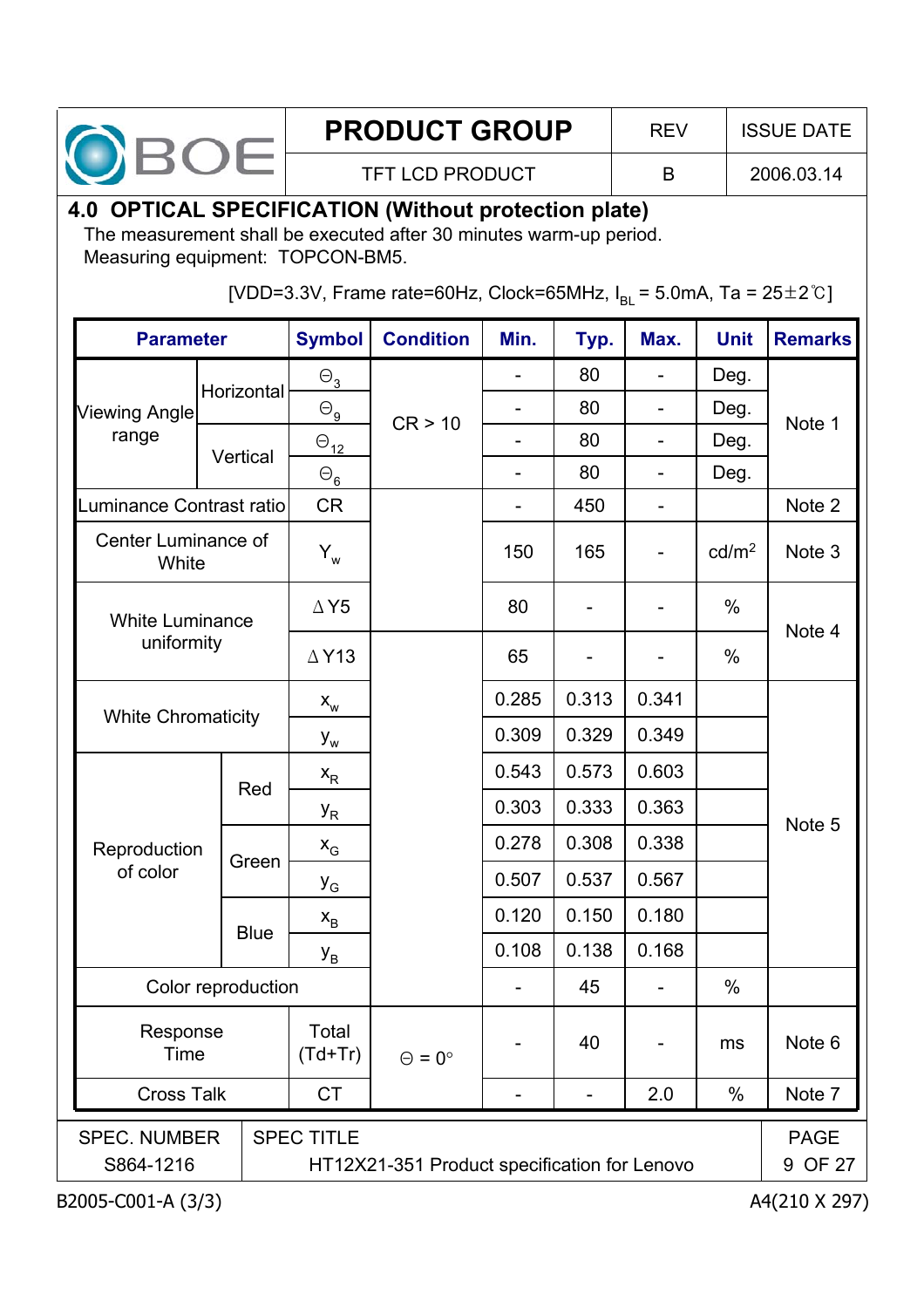

Notes :

- 1. Viewing angle is the angle at which the contrast ratio is greater than 10. The viewing are determined for the horizontal or 3, 9 o'clock direction and the vertical or 6, 12 o'clock direction with respect to the optical axis which is normal to the LCD surface. (see FIGURE 1).
- 2. Contrast measurements shall be made at viewing angle of  $\Theta$  = 0 $^{\circ}$  and at the center of the LCD surface. Luminance shall be measured with all pixels in the view field set first to white, then to the dark (black) state. (See FIGURE 1) Luminance Contrast Ratio (CR) is defined mathematically.

Luminance when displaying a white raster

 $CR =$ 

Luminance when displaying a black raster

- 3. Luminance of white is defined as a center point(#1) on LCD surface. Luminance shall be measured with all pixels in the view field set first to white. This measurement shall be taken at the locations shown in FIGURE 2 for a total of the measurements per display.
- 4. The White luminance uniformity on LCD surface is then expressed as :  $\Delta Y$  = Minimum Luminance of 5 points (L1  $\sim$  L5) / Maximum Luminance of 5 points (L1  $\sim$  L5) and Minimum Luminance of 13 points (L1  $\sim$  L13) / Maximum Luminance of 13 points (L1  $\sim$  L13) (see FIGURE 2) - Without protection film.
- 5. The color chromaticity coordinates specified in Table 4 shall be calculated from the spectral data measured with all pixels first in red, green, blue and white. Measurements shall be made at the center of the panel.
- 6. The electro-optical response time measurements shall be made as FIGURE 3by switching the "data" input signal ON and OFF. The times needed for the luminance to change from 10% to 90% is Tr, and 90% to 10% is Td.
- 7. Cross-Talk of one area of the LCD surface by another shall be measured by comparing the luminance (YA) of a 25mm diameter area, with all display pixels set to a gray level, to the luminance (YB) of that same area when any adjacent area is driven dark. (See FIGURE 4)

| <b>SPEC. NUMBER</b> | <b>SPEC TITLE</b>                            | <b>PAGE</b> |
|---------------------|----------------------------------------------|-------------|
| S864-1216           | HT12X21-351 Product specification for Lenovo | 10 OF 27    |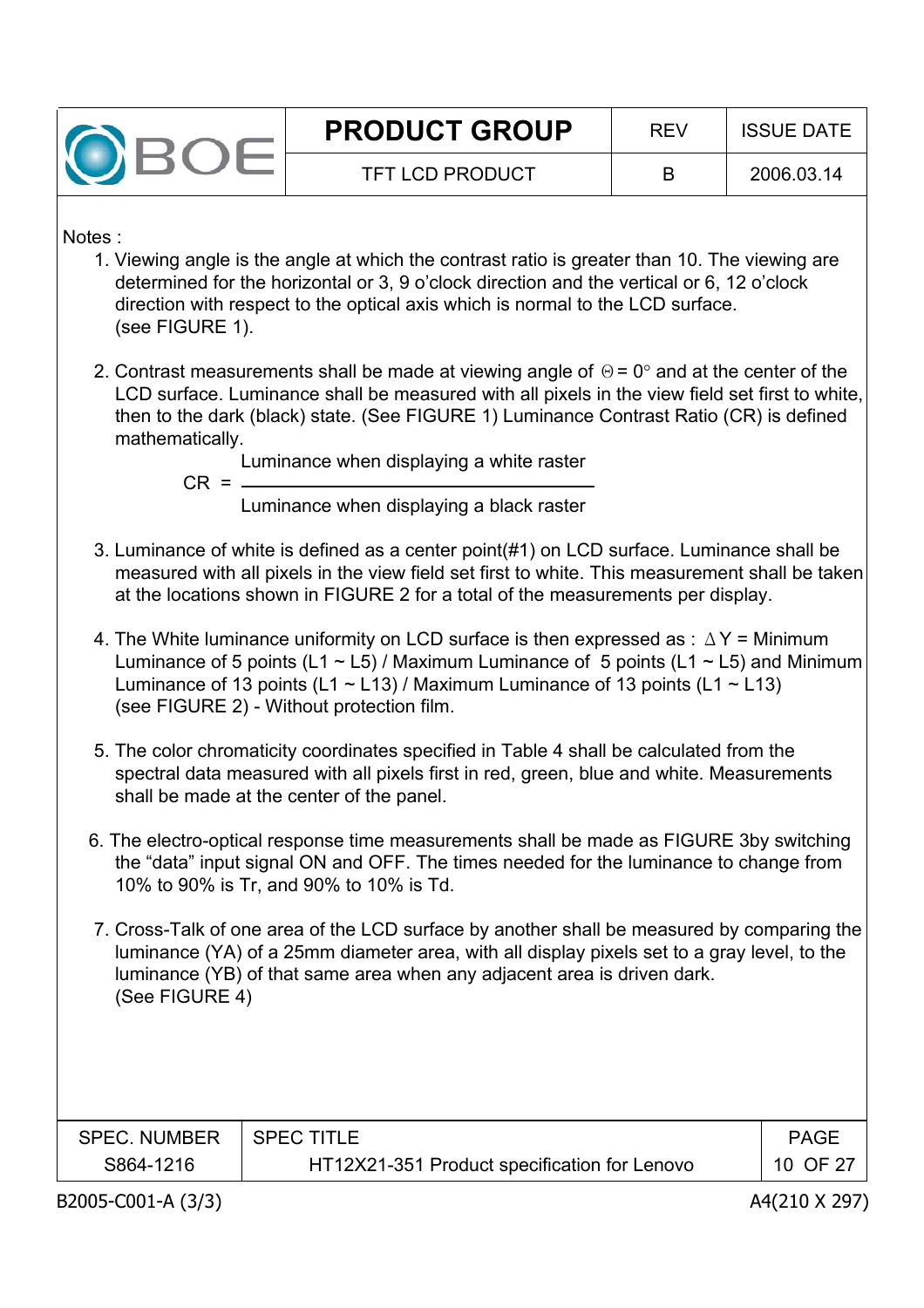

#### **5.0 INTERFACE CONNECTION.**

#### **5.1 Electrical Interface Connection**

CN 1 : Interface connector : DF19L-20P-1H (Hirose) User side connector : DF19G-20S-1C (Hirose)

| <b>Terminal</b> | <b>Symbol</b>  | <b>Functions</b>               | <b>Remarks</b> |
|-----------------|----------------|--------------------------------|----------------|
| 1               | <b>VDD</b>     | Power supply +3.3 V            |                |
| $\overline{2}$  | <b>VDD</b>     | Power supply +3.3 V            |                |
| 3               | <b>VSS</b>     | Ground                         |                |
| $\overline{4}$  | <b>VSS</b>     | Ground                         |                |
| 5               | RINO-          | LVDS Negative data signal (-)  | Tx pin $#48$   |
| 6               | $RINO +$       | LVDS Positive data signal (+)  | Tx pin #47     |
| $\overline{7}$  | <b>VSS</b>     | Ground                         |                |
| 8               | <b>RIN1 -</b>  | LVDS Negative data signal (-)  | Tx pin $#46$   |
| 9               | $RIN1 +$       | LVDS Positive data signal (+)  | Tx pin $#45$   |
| 10              | <b>VSS</b>     | Ground                         |                |
| 11              | <b>RIN2 -</b>  | LVDS Negative data signal (-)  | Tx pin $#42$   |
| 12              | $RIN2 +$       | LVDS Positive data signal (+)  | Tx pin $#41$   |
| 13              | <b>VSS</b>     | Ground                         |                |
| 14              | <b>RCLKIN-</b> | LVDS Negative clock signal (-) | Tx pin $#40$   |
| 15              | RCLKIN +       | LVDS Positive clock signal (+) | Tx pin $#39$   |
| 16              | <b>VSS</b>     | Ground                         |                |
| 17              | <b>NC</b>      | No Connection                  |                |
| 18              | <b>NC</b>      | No Connection                  |                |
| 19              | <b>VSS</b>     | Ground                         |                |
| 20              | <b>VSS</b>     | Ground                         |                |

| <b>SPEC. NUMBER</b> | I SPEC TITLE                                 | <b>PAGE</b> |
|---------------------|----------------------------------------------|-------------|
| S864-1216           | HT12X21-351 Product specification for Lenovo | 11 OF 27    |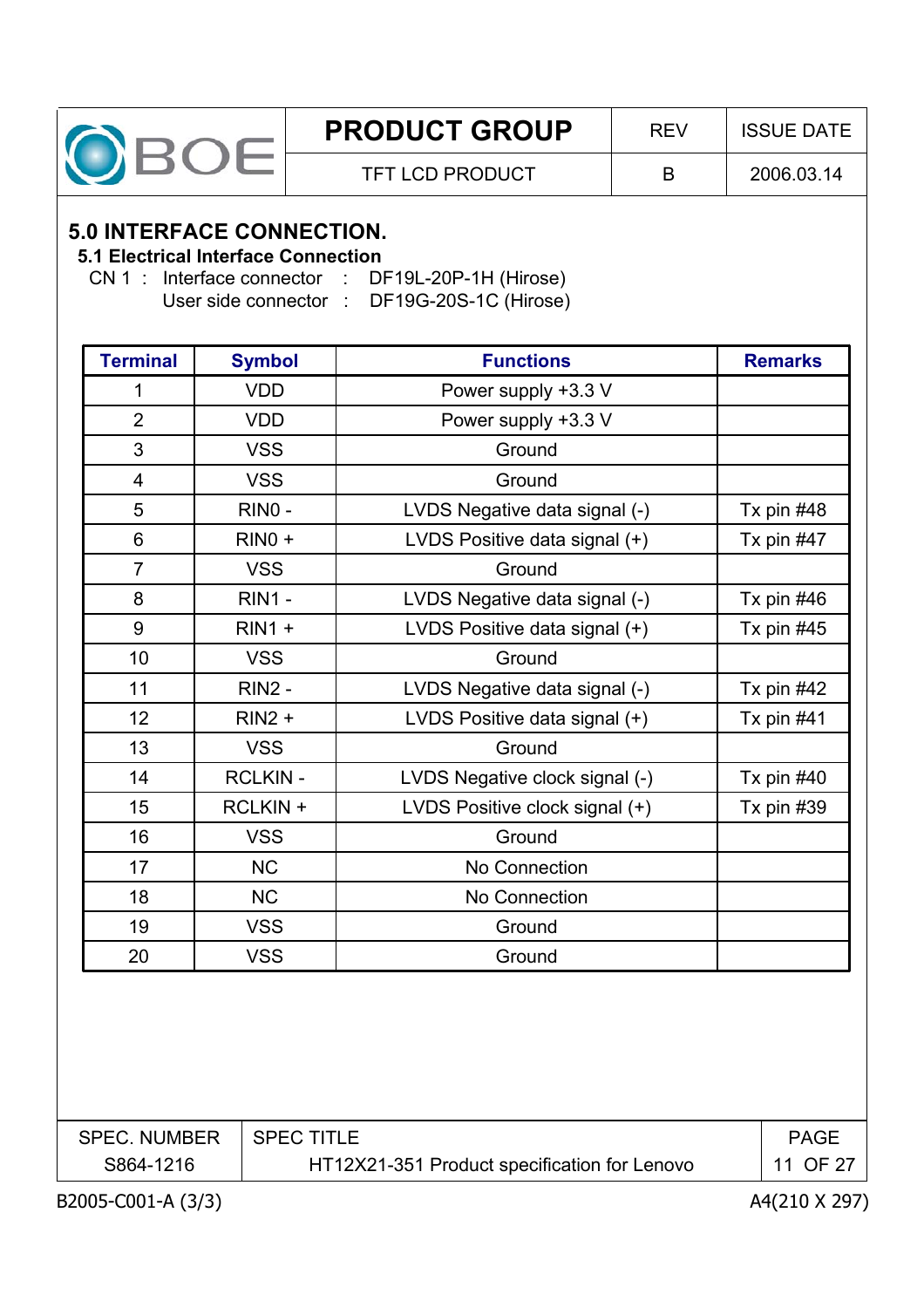

#### **5.2. Back-light Interface**

The Back-light interface connector is a model BHSR-02VS-1 manufactured by JST or equivalent.

| Pin No. | <b>Symbol</b> | <b>Function</b> | <b>Color</b> |
|---------|---------------|-----------------|--------------|
|         | <b>HOT</b>    | High voltage    | Pink         |
| ⌒       | COLD          | Ground          | White        |

#### **5.3. LVDS Interface**

LVDS Transmitter THC63LVDM83A or equivalent.

| <b>Input</b>                     |                         | <b>Transmitter</b> | <b>Interface</b>            |                                              | DF19L-20P-1H         |                         |  |
|----------------------------------|-------------------------|--------------------|-----------------------------|----------------------------------------------|----------------------|-------------------------|--|
| <b>Signal</b>                    | Pin No.                 | Pin No.            | <b>System (Tx)</b>          | <b>TFT-LCD (Rx)</b>                          | Pin No.              | <b>Remarks</b>          |  |
| R <sub>0</sub>                   | 51                      |                    |                             |                                              |                      |                         |  |
| R1                               | 52                      |                    |                             |                                              |                      |                         |  |
| R2                               | 54                      |                    |                             |                                              |                      |                         |  |
| R <sub>3</sub>                   | 55                      | 48<br>47           | OUT <sub>0</sub> -<br>OUT0+ | $INO -$<br>$INO +$                           | $\,$ 5 $\,$<br>$\,6$ |                         |  |
| R4                               | 56                      |                    |                             |                                              |                      |                         |  |
| R <sub>5</sub>                   | 3                       |                    |                             |                                              |                      |                         |  |
| G <sub>0</sub>                   | $\overline{\mathbf{4}}$ |                    |                             |                                              |                      |                         |  |
| G <sub>1</sub>                   | $\,6\,$                 |                    |                             |                                              |                      |                         |  |
| G <sub>2</sub>                   | $\overline{7}$          |                    |                             |                                              |                      |                         |  |
| G <sub>3</sub>                   | 11                      |                    |                             |                                              | $\bf 8$              |                         |  |
| G <sub>4</sub>                   | 12                      | 46<br>45           | $OUT1 -$<br>OUT1+           | $IN1 -$<br>$IN1 +$                           | $\overline{9}$       |                         |  |
| G5                               | 14                      |                    |                             |                                              |                      |                         |  |
| B <sub>0</sub>                   | 15                      |                    |                             |                                              |                      |                         |  |
| <b>B1</b>                        | 19                      |                    |                             |                                              |                      |                         |  |
| <b>B2</b>                        | 20                      |                    |                             |                                              |                      |                         |  |
| B <sub>3</sub>                   | 22                      |                    |                             |                                              |                      |                         |  |
| <b>B4</b>                        | 23                      |                    |                             |                                              |                      |                         |  |
| B <sub>5</sub>                   | 24                      | 42<br>41           | $OUT2 -$<br>$OUT2 _ +$      | $IN2 -$<br>$IN2 +$                           | 11<br>12             |                         |  |
| <b>HSYNC</b>                     | 27                      |                    |                             |                                              |                      |                         |  |
| <b>VSYNC</b>                     | 28                      |                    |                             |                                              |                      |                         |  |
| DE                               | 30                      |                    |                             |                                              |                      |                         |  |
| <b>MCLK</b>                      | 31                      | 40                 | CLKOUT -                    | CLKIN-                                       | 14                   |                         |  |
|                                  |                         | 39                 | CLKOUT +                    | CLKIN +                                      | 15                   |                         |  |
| <b>SPEC. NUMBER</b><br>S864-1216 |                         | <b>SPEC TITLE</b>  |                             | HT12X21-351 Product specification for Lenovo |                      | <b>PAGE</b><br>12 OF 27 |  |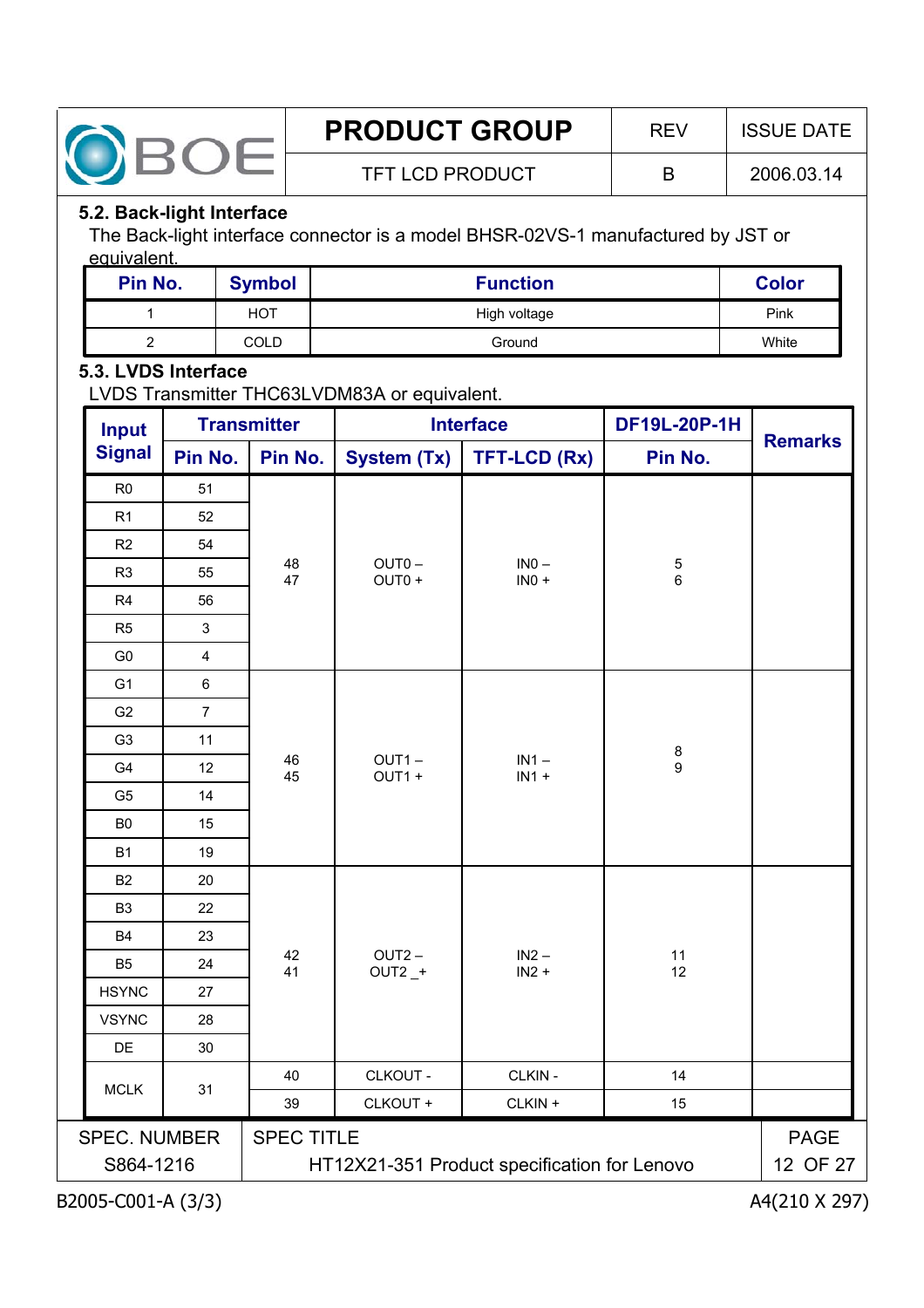

Display position of input data

# **6.0. SIGNAL TIMING SPECIFICATION**

#### **6.1 The 12.1" XGA LCM is operated by the only DE (Data enable) mode (LVDS Transmitter Input)**

|                                  | <b>Item</b>      |                   | <b>Symbols</b>                               | Min  | <b>Typ</b> | <b>Max</b> | <b>Unit</b> |
|----------------------------------|------------------|-------------------|----------------------------------------------|------|------------|------------|-------------|
|                                  | Frequency        |                   | 1/Tc                                         |      | 65         | 80         | <b>MHz</b>  |
| <b>Clock</b>                     | <b>High Time</b> |                   | Tch                                          | 4.5  |            |            | ns          |
|                                  | Low Time         |                   | Tcl                                          | 4.5  |            |            | ns          |
|                                  | Setup Time       |                   | Tds                                          | 2.7  |            |            | ns          |
| Data<br><b>Hold Time</b>         |                  |                   | Tdh                                          | 0    |            |            | ns          |
| Data Enable Setup Time           |                  | <b>Tes</b>        | 2.7                                          |      |            | ns         |             |
| <b>Frame Period</b>              |                  | Tv                | 772                                          | 806  | 1022       | lines      |             |
| <b>Vertical Display Period</b>   |                  | Tvd               | 768                                          | 768  | 768        | lines      |             |
| One Line Scanning Period         |                  | Th                | 1100                                         | 1344 | 2046       | clocks     |             |
| <b>Horizontal Display Period</b> |                  | Thd               | 1024                                         | 1024 | 1024       | clocks     |             |
|                                  |                  |                   |                                              |      |            |            |             |
| <b>SPEC. NUMBER</b>              |                  | <b>SPEC TITLE</b> |                                              |      |            |            | <b>PAGE</b> |
| S864-1216                        |                  |                   | HT12X21-351 Product specification for Lenovo |      |            |            | 13 OF 27    |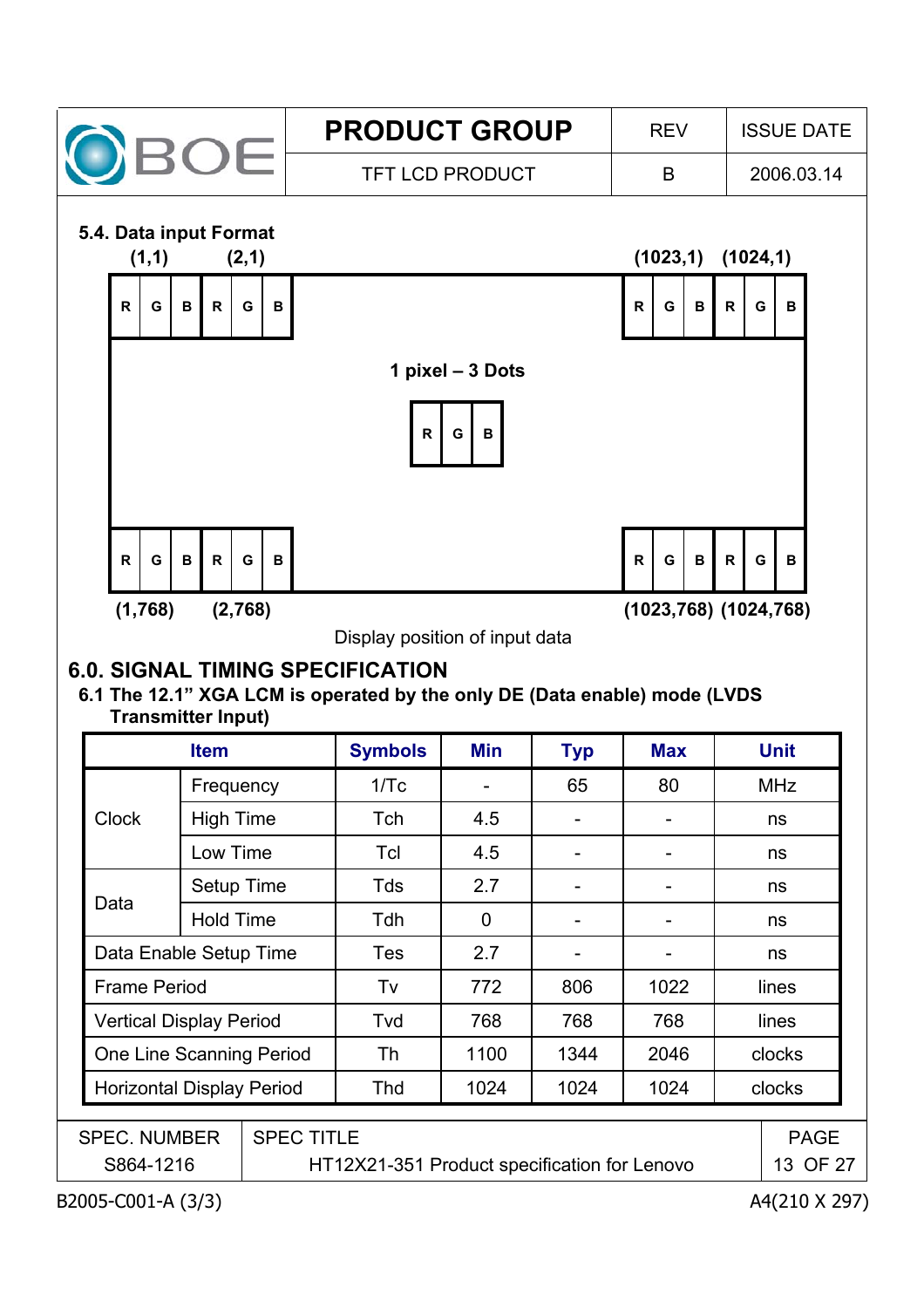

# **6.2 LVDS Rx Interface timing parameter**

The specification of the LVDS Rx interface timing parameter

<LVDS Rx Interface Timing Specification>

| <b>Item</b>            | <b>Symbol</b>     | Min           | <b>Typ</b> | <b>Max</b>       | <b>Unit</b> | <b>Remarks</b> |
|------------------------|-------------------|---------------|------------|------------------|-------------|----------------|
| <b>CLKIN</b><br>Period | tRICP             | 12.50         | 15.38      |                  | ns          |                |
| Input Data 0           | tRIP <sub>0</sub> | $-0.4$        | 0.0        | $+0.4$           | ns          |                |
| Input Data 1           | tRIP1             | tRICP/7-0.4   | tRICP/7    | tRICP/7+0.4      | ns          |                |
| Input Data 2           | tRIP <sub>2</sub> | 2xtRICP/7-0.4 | 2xtRICP/7  | 2xtRICP/7+0.4    | ns          |                |
| Input Data 3           | tRIP3             | 3xtRICP/7-0.4 | 3xtRICP/7  | 3xtRICP/7+0.4    | ns          |                |
| Input Data 4           | tRIP4             | 4xtRICP/7-0.4 | 4xtRICP/7  | $4x$ tRICP/7+0.4 | ns          |                |
| Input Data 5           | tRIP5             | 5xtRICP/7-0.4 | 5ztRICP/7  | 5xtRICP/7+0.4    | ns          |                |
| Input Data 6           | tRIP <sub>6</sub> | 6xtRICP/7-0.4 | 6xtRICP/7  | 6xtRICP/7+0.4    | ns          |                |



| <b>SPEC. NUMBER</b> | <b>SPEC TITLE</b>                            | <b>PAGE</b> |
|---------------------|----------------------------------------------|-------------|
| S864-1216           | HT12X21-351 Product specification for Lenovo | 14 OF 27    |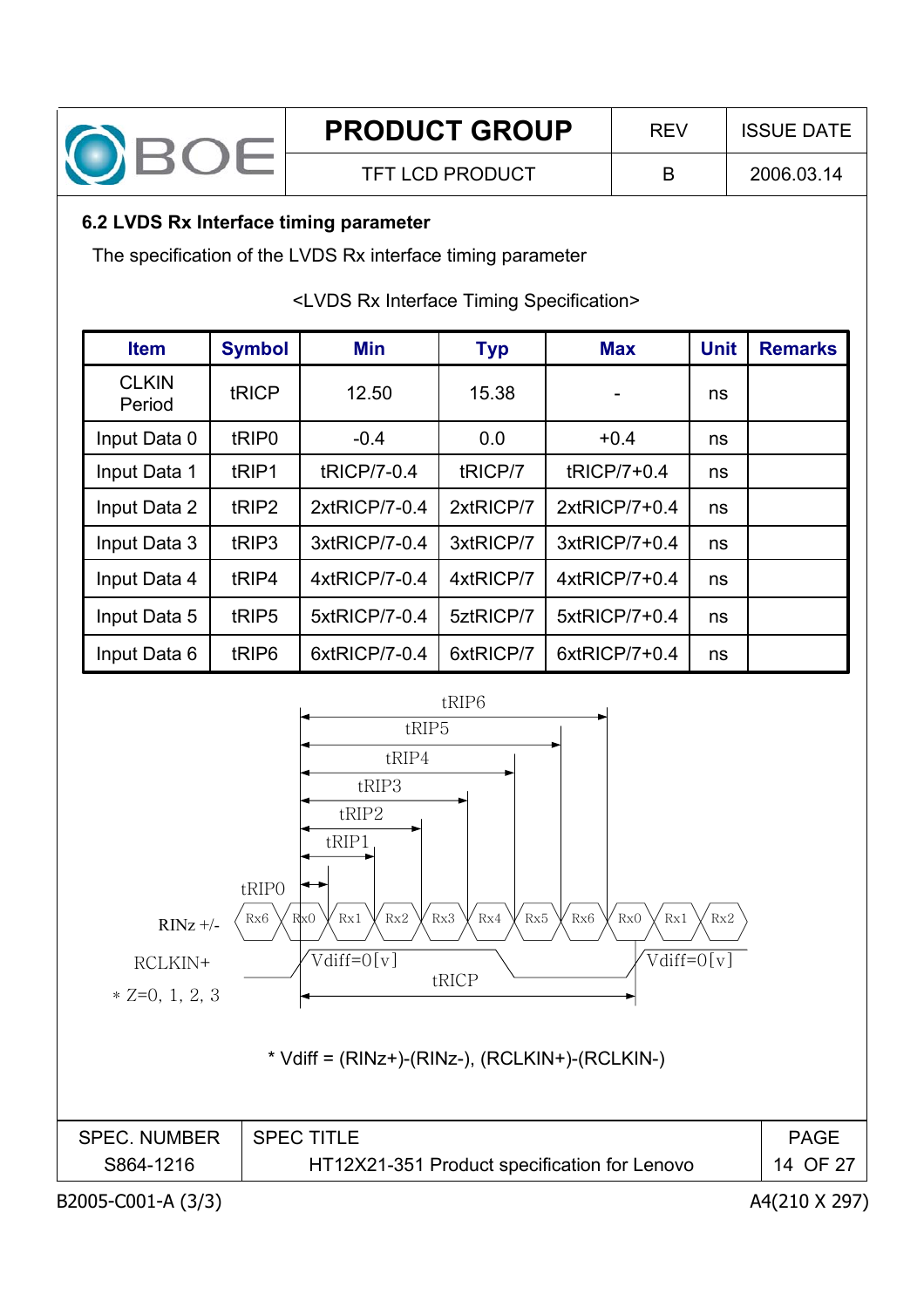

# **PRODUCT GROUP** REV ISSUE DATE

TFT LCD PRODUCT B 2006.03.14

# **7.0 SIGNAL TIMING WAVEFORMS**

Timing wave forms of interface signal

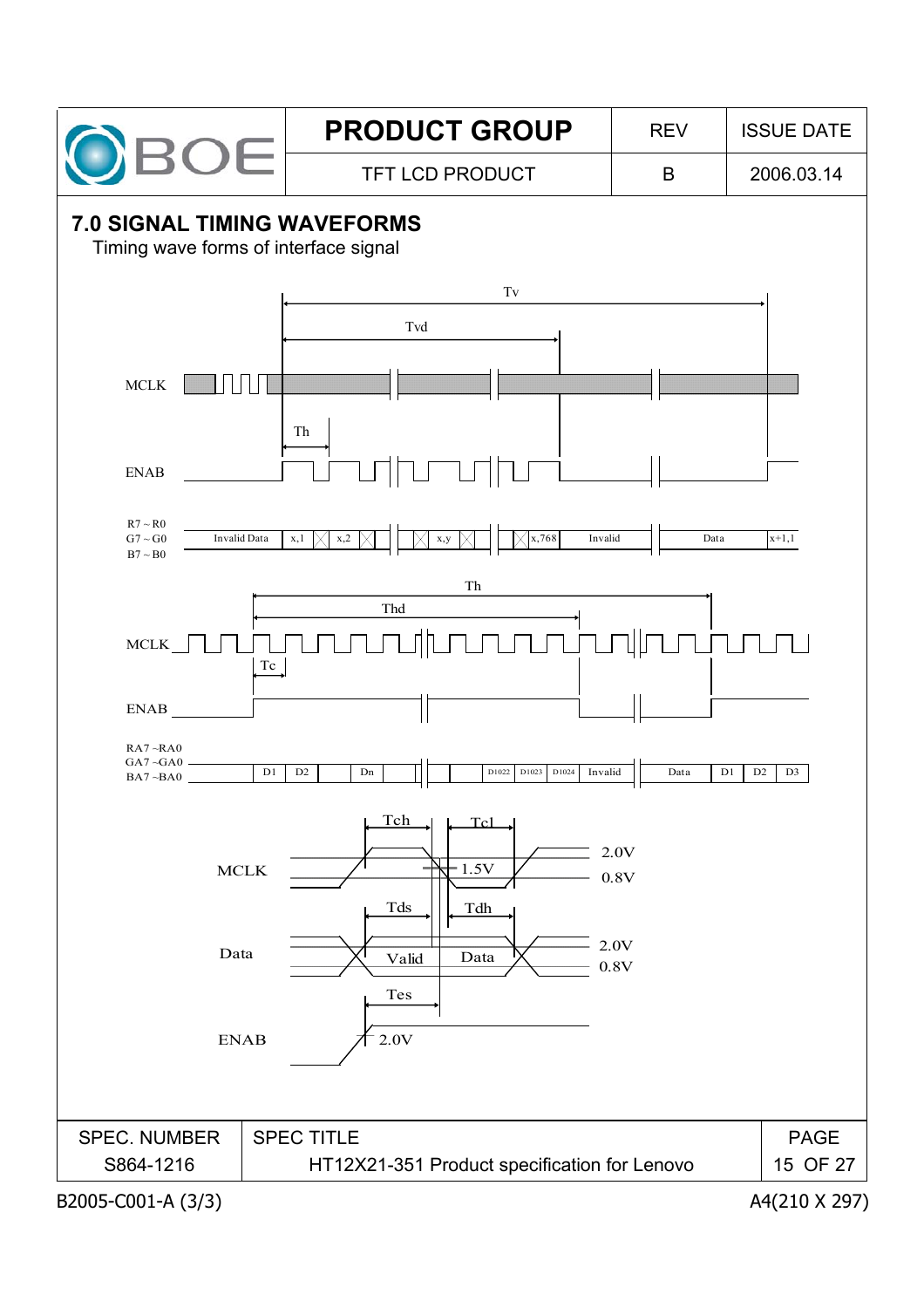

### **8.0 INPUT SIGNALS, BASIC DISPLAY COLORS & GRAY SCALE OF COLORS**

| G1<br>G0<br>G2<br>G4<br>G <sub>5</sub><br>G <sub>3</sub><br>$\boldsymbol{0}$<br>$\boldsymbol{0}$<br>$\boldsymbol{0}$<br>$\boldsymbol{0}$<br>$\boldsymbol{0}$<br>$\boldsymbol{0}$<br>$\boldsymbol{0}$<br>$\boldsymbol{0}$<br>$\boldsymbol{0}$<br>$\boldsymbol{0}$<br>$\boldsymbol{0}$<br>$\boldsymbol{0}$<br>$\mathbf{1}$<br>$\mathbf{1}$<br>$\mathbf{1}$<br>$\mathbf{1}$<br>$\mathbf{1}$<br>$\mathbf{1}$<br>$\mathbf{1}$<br>$\mathbf{1}$<br>$\mathbf{1}$<br>$\mathbf{1}$<br>$\mathbf{1}$<br>$\mathbf{1}$<br>$\boldsymbol{0}$<br>$\boldsymbol{0}$<br>$\boldsymbol{0}$<br>$\boldsymbol{0}$<br>$\boldsymbol{0}$<br>$\boldsymbol{0}$<br>$\boldsymbol{0}$<br>$\boldsymbol{0}$<br>$\boldsymbol{0}$<br>$\boldsymbol{0}$<br>$\boldsymbol{0}$<br>$\boldsymbol{0}$<br>$\mathbf{1}$<br>$\mathbf{1}$<br>$\mathbf{1}$<br>$\mathbf{1}$<br>$\mathbf{1}$<br>$\mathbf{1}$<br>$\mathbf{1}$<br>$\mathbf{1}$<br>$\mathbf{1}$<br>$\mathbf{1}$<br>$\mathbf{1}$<br>$\mathbf{1}$<br>$\boldsymbol{0}$<br>$\boldsymbol{0}$<br>$\boldsymbol{0}$<br>$\boldsymbol{0}$<br>0<br>$\boldsymbol{0}$<br>$\boldsymbol{0}$<br>$\boldsymbol{0}$<br>$\boldsymbol{0}$<br>$\boldsymbol{0}$<br>$\mathbf{0}$<br>$\mathbf{0}$<br>$\boldsymbol{0}$<br>$\mathbf{0}$<br>$\mathbf{0}$<br>$\mathbf{0}$<br>$\boldsymbol{0}$<br>$\mathbf{0}$ | <b>B0 B1 B2</b><br>B <sub>3</sub><br><b>B4</b><br>B <sub>5</sub><br>$\boldsymbol{0}$<br>$\boldsymbol{0}$<br>$\bf{0}$<br>$\boldsymbol{0}$<br>$\boldsymbol{0}$<br>$\boldsymbol{0}$<br>$\mathbf{1}$<br>$\mathbf{1}$<br>1<br>$\mathbf{1}$<br>1<br>1<br>$\boldsymbol{0}$<br>$\boldsymbol{0}$<br>$\boldsymbol{0}$<br>$\boldsymbol{0}$<br>$\boldsymbol{0}$<br>$\boldsymbol{0}$<br>$\mathbf{1}$<br>$\mathbf{1}$<br>$\mathbf{1}$<br>1<br>$\mathbf{1}$<br>$\mathbf{1}$<br>$\boldsymbol{0}$<br>$\mathbf{0}$<br>$\boldsymbol{0}$<br>$\boldsymbol{0}$<br>$\boldsymbol{0}$<br>$\boldsymbol{0}$<br>$\mathbf{1}$<br>$\mathbf{1}$<br>$\mathbf{1}$<br>$\mathbf{1}$<br>$\mathbf{1}$<br>$\mathbf{1}$<br>$\boldsymbol{0}$<br>$\boldsymbol{0}$<br>$\boldsymbol{0}$<br>$\boldsymbol{0}$<br>$\boldsymbol{0}$<br>$\boldsymbol{0}$<br>$\mathbf{1}$<br>$\mathbf{1}$<br>$\mathbf{1}$<br>$\mathbf{1}$<br>$\mathbf{1}$<br>$\mathbf{1}$<br>$\boldsymbol{0}$<br>$\boldsymbol{0}$<br>$\boldsymbol{0}$<br>$\boldsymbol{0}$<br>$\boldsymbol{0}$<br>$\boldsymbol{0}$<br>$\mathbf{0}$<br>$\boldsymbol{0}$<br>$\boldsymbol{0}$<br>$\boldsymbol{0}$<br>$\boldsymbol{0}$<br>$\boldsymbol{0}$<br>$\overline{0}$<br>$\mathbf{0}$<br>$\mathbf{0}$<br>$\boldsymbol{0}$<br>$\mathbf{0}$<br>$\mathbf{0}$ |
|-------------------------------------------------------------------------------------------------------------------------------------------------------------------------------------------------------------------------------------------------------------------------------------------------------------------------------------------------------------------------------------------------------------------------------------------------------------------------------------------------------------------------------------------------------------------------------------------------------------------------------------------------------------------------------------------------------------------------------------------------------------------------------------------------------------------------------------------------------------------------------------------------------------------------------------------------------------------------------------------------------------------------------------------------------------------------------------------------------------------------------------------------------------------------------------------------------------------------------------------------------------------------------------------|------------------------------------------------------------------------------------------------------------------------------------------------------------------------------------------------------------------------------------------------------------------------------------------------------------------------------------------------------------------------------------------------------------------------------------------------------------------------------------------------------------------------------------------------------------------------------------------------------------------------------------------------------------------------------------------------------------------------------------------------------------------------------------------------------------------------------------------------------------------------------------------------------------------------------------------------------------------------------------------------------------------------------------------------------------------------------------------------------------------------------------------------------------------------------------------------------------------------------------------------------------|
|                                                                                                                                                                                                                                                                                                                                                                                                                                                                                                                                                                                                                                                                                                                                                                                                                                                                                                                                                                                                                                                                                                                                                                                                                                                                                           |                                                                                                                                                                                                                                                                                                                                                                                                                                                                                                                                                                                                                                                                                                                                                                                                                                                                                                                                                                                                                                                                                                                                                                                                                                                            |
|                                                                                                                                                                                                                                                                                                                                                                                                                                                                                                                                                                                                                                                                                                                                                                                                                                                                                                                                                                                                                                                                                                                                                                                                                                                                                           |                                                                                                                                                                                                                                                                                                                                                                                                                                                                                                                                                                                                                                                                                                                                                                                                                                                                                                                                                                                                                                                                                                                                                                                                                                                            |
|                                                                                                                                                                                                                                                                                                                                                                                                                                                                                                                                                                                                                                                                                                                                                                                                                                                                                                                                                                                                                                                                                                                                                                                                                                                                                           |                                                                                                                                                                                                                                                                                                                                                                                                                                                                                                                                                                                                                                                                                                                                                                                                                                                                                                                                                                                                                                                                                                                                                                                                                                                            |
|                                                                                                                                                                                                                                                                                                                                                                                                                                                                                                                                                                                                                                                                                                                                                                                                                                                                                                                                                                                                                                                                                                                                                                                                                                                                                           |                                                                                                                                                                                                                                                                                                                                                                                                                                                                                                                                                                                                                                                                                                                                                                                                                                                                                                                                                                                                                                                                                                                                                                                                                                                            |
|                                                                                                                                                                                                                                                                                                                                                                                                                                                                                                                                                                                                                                                                                                                                                                                                                                                                                                                                                                                                                                                                                                                                                                                                                                                                                           |                                                                                                                                                                                                                                                                                                                                                                                                                                                                                                                                                                                                                                                                                                                                                                                                                                                                                                                                                                                                                                                                                                                                                                                                                                                            |
|                                                                                                                                                                                                                                                                                                                                                                                                                                                                                                                                                                                                                                                                                                                                                                                                                                                                                                                                                                                                                                                                                                                                                                                                                                                                                           |                                                                                                                                                                                                                                                                                                                                                                                                                                                                                                                                                                                                                                                                                                                                                                                                                                                                                                                                                                                                                                                                                                                                                                                                                                                            |
|                                                                                                                                                                                                                                                                                                                                                                                                                                                                                                                                                                                                                                                                                                                                                                                                                                                                                                                                                                                                                                                                                                                                                                                                                                                                                           |                                                                                                                                                                                                                                                                                                                                                                                                                                                                                                                                                                                                                                                                                                                                                                                                                                                                                                                                                                                                                                                                                                                                                                                                                                                            |
|                                                                                                                                                                                                                                                                                                                                                                                                                                                                                                                                                                                                                                                                                                                                                                                                                                                                                                                                                                                                                                                                                                                                                                                                                                                                                           |                                                                                                                                                                                                                                                                                                                                                                                                                                                                                                                                                                                                                                                                                                                                                                                                                                                                                                                                                                                                                                                                                                                                                                                                                                                            |
|                                                                                                                                                                                                                                                                                                                                                                                                                                                                                                                                                                                                                                                                                                                                                                                                                                                                                                                                                                                                                                                                                                                                                                                                                                                                                           |                                                                                                                                                                                                                                                                                                                                                                                                                                                                                                                                                                                                                                                                                                                                                                                                                                                                                                                                                                                                                                                                                                                                                                                                                                                            |
|                                                                                                                                                                                                                                                                                                                                                                                                                                                                                                                                                                                                                                                                                                                                                                                                                                                                                                                                                                                                                                                                                                                                                                                                                                                                                           |                                                                                                                                                                                                                                                                                                                                                                                                                                                                                                                                                                                                                                                                                                                                                                                                                                                                                                                                                                                                                                                                                                                                                                                                                                                            |
|                                                                                                                                                                                                                                                                                                                                                                                                                                                                                                                                                                                                                                                                                                                                                                                                                                                                                                                                                                                                                                                                                                                                                                                                                                                                                           |                                                                                                                                                                                                                                                                                                                                                                                                                                                                                                                                                                                                                                                                                                                                                                                                                                                                                                                                                                                                                                                                                                                                                                                                                                                            |
|                                                                                                                                                                                                                                                                                                                                                                                                                                                                                                                                                                                                                                                                                                                                                                                                                                                                                                                                                                                                                                                                                                                                                                                                                                                                                           |                                                                                                                                                                                                                                                                                                                                                                                                                                                                                                                                                                                                                                                                                                                                                                                                                                                                                                                                                                                                                                                                                                                                                                                                                                                            |
|                                                                                                                                                                                                                                                                                                                                                                                                                                                                                                                                                                                                                                                                                                                                                                                                                                                                                                                                                                                                                                                                                                                                                                                                                                                                                           |                                                                                                                                                                                                                                                                                                                                                                                                                                                                                                                                                                                                                                                                                                                                                                                                                                                                                                                                                                                                                                                                                                                                                                                                                                                            |
| $\boldsymbol{0}$<br>$\boldsymbol{0}$<br>$\boldsymbol{0}$<br>$\boldsymbol{0}$<br>$\boldsymbol{0}$<br>$\boldsymbol{0}$                                                                                                                                                                                                                                                                                                                                                                                                                                                                                                                                                                                                                                                                                                                                                                                                                                                                                                                                                                                                                                                                                                                                                                      | $\boldsymbol{0}$<br>$\mathbf{0}$<br>$\boldsymbol{0}$<br>$\boldsymbol{0}$<br>$\boldsymbol{0}$<br>$\boldsymbol{0}$                                                                                                                                                                                                                                                                                                                                                                                                                                                                                                                                                                                                                                                                                                                                                                                                                                                                                                                                                                                                                                                                                                                                           |
| $\mathbf{0}$<br>$\boldsymbol{0}$<br>$\mathbf{0}$<br>$\boldsymbol{0}$<br>$\boldsymbol{0}$<br>$\bf{0}$                                                                                                                                                                                                                                                                                                                                                                                                                                                                                                                                                                                                                                                                                                                                                                                                                                                                                                                                                                                                                                                                                                                                                                                      | $\boldsymbol{0}$<br>$\mathbf{0}$<br>$\bf{0}$<br>$\boldsymbol{0}$<br>$\bf{0}$<br>$\boldsymbol{0}$                                                                                                                                                                                                                                                                                                                                                                                                                                                                                                                                                                                                                                                                                                                                                                                                                                                                                                                                                                                                                                                                                                                                                           |
| $\boldsymbol{0}$<br>$\bf{0}$<br>$\boldsymbol{0}$<br>$\boldsymbol{0}$<br>$\mathbf 0$<br>$\boldsymbol{0}$                                                                                                                                                                                                                                                                                                                                                                                                                                                                                                                                                                                                                                                                                                                                                                                                                                                                                                                                                                                                                                                                                                                                                                                   | $\boldsymbol{0}$<br>$\mathbf{0}$<br>$\mathbf{0}$<br>$\boldsymbol{0}$<br>$\mathbf{0}$<br>$\boldsymbol{0}$                                                                                                                                                                                                                                                                                                                                                                                                                                                                                                                                                                                                                                                                                                                                                                                                                                                                                                                                                                                                                                                                                                                                                   |
| $\boldsymbol{0}$<br>$\boldsymbol{0}$<br>0<br>$\boldsymbol{0}$<br>$\bf{0}$<br>$\bf{0}$                                                                                                                                                                                                                                                                                                                                                                                                                                                                                                                                                                                                                                                                                                                                                                                                                                                                                                                                                                                                                                                                                                                                                                                                     | $\boldsymbol{0}$<br>$\boldsymbol{0}$<br>$\boldsymbol{0}$<br>$\boldsymbol{0}$<br>$\boldsymbol{0}$<br>$\boldsymbol{0}$                                                                                                                                                                                                                                                                                                                                                                                                                                                                                                                                                                                                                                                                                                                                                                                                                                                                                                                                                                                                                                                                                                                                       |
| $\boldsymbol{0}$<br>$\boldsymbol{0}$<br>$\boldsymbol{0}$<br>$\boldsymbol{0}$<br>$\boldsymbol{0}$<br>1                                                                                                                                                                                                                                                                                                                                                                                                                                                                                                                                                                                                                                                                                                                                                                                                                                                                                                                                                                                                                                                                                                                                                                                     | $\boldsymbol{0}$<br>$\boldsymbol{0}$<br>$\boldsymbol{0}$<br>$\boldsymbol{0}$<br>$\boldsymbol{0}$<br>$\boldsymbol{0}$                                                                                                                                                                                                                                                                                                                                                                                                                                                                                                                                                                                                                                                                                                                                                                                                                                                                                                                                                                                                                                                                                                                                       |
| $\mathbf{0}$<br>$\mathbf{0}$<br>$\mathbf{0}$<br>$\mathbf{0}$<br>$\boldsymbol{0}$<br>1                                                                                                                                                                                                                                                                                                                                                                                                                                                                                                                                                                                                                                                                                                                                                                                                                                                                                                                                                                                                                                                                                                                                                                                                     | $\overline{0}$<br>$\overline{0}$<br>$\overline{0}$<br>$\mathbf{0}$<br>$\boldsymbol{0}$<br>$\boldsymbol{0}$                                                                                                                                                                                                                                                                                                                                                                                                                                                                                                                                                                                                                                                                                                                                                                                                                                                                                                                                                                                                                                                                                                                                                 |
|                                                                                                                                                                                                                                                                                                                                                                                                                                                                                                                                                                                                                                                                                                                                                                                                                                                                                                                                                                                                                                                                                                                                                                                                                                                                                           |                                                                                                                                                                                                                                                                                                                                                                                                                                                                                                                                                                                                                                                                                                                                                                                                                                                                                                                                                                                                                                                                                                                                                                                                                                                            |
|                                                                                                                                                                                                                                                                                                                                                                                                                                                                                                                                                                                                                                                                                                                                                                                                                                                                                                                                                                                                                                                                                                                                                                                                                                                                                           | $\mathbf{0}$<br>$\boldsymbol{0}$<br>$\boldsymbol{0}$<br>$\boldsymbol{0}$<br>$\boldsymbol{0}$<br>$\boldsymbol{0}$                                                                                                                                                                                                                                                                                                                                                                                                                                                                                                                                                                                                                                                                                                                                                                                                                                                                                                                                                                                                                                                                                                                                           |
|                                                                                                                                                                                                                                                                                                                                                                                                                                                                                                                                                                                                                                                                                                                                                                                                                                                                                                                                                                                                                                                                                                                                                                                                                                                                                           | $\boldsymbol{0}$<br>$\mathbf{0}$<br>$\boldsymbol{0}$<br>$\boldsymbol{0}$<br>$\bf{0}$<br>$\boldsymbol{0}$                                                                                                                                                                                                                                                                                                                                                                                                                                                                                                                                                                                                                                                                                                                                                                                                                                                                                                                                                                                                                                                                                                                                                   |
|                                                                                                                                                                                                                                                                                                                                                                                                                                                                                                                                                                                                                                                                                                                                                                                                                                                                                                                                                                                                                                                                                                                                                                                                                                                                                           | $\boldsymbol{0}$<br>$\boldsymbol{0}$<br>$\boldsymbol{0}$<br>$\mathbf{0}$<br>$\boldsymbol{0}$<br>$\boldsymbol{0}$                                                                                                                                                                                                                                                                                                                                                                                                                                                                                                                                                                                                                                                                                                                                                                                                                                                                                                                                                                                                                                                                                                                                           |
|                                                                                                                                                                                                                                                                                                                                                                                                                                                                                                                                                                                                                                                                                                                                                                                                                                                                                                                                                                                                                                                                                                                                                                                                                                                                                           | $\boldsymbol{0}$<br>$\mathbf{0}$<br>$\boldsymbol{0}$<br>$\mathbf{0}$<br>$\bf{0}$<br>$\bf{0}$                                                                                                                                                                                                                                                                                                                                                                                                                                                                                                                                                                                                                                                                                                                                                                                                                                                                                                                                                                                                                                                                                                                                                               |
|                                                                                                                                                                                                                                                                                                                                                                                                                                                                                                                                                                                                                                                                                                                                                                                                                                                                                                                                                                                                                                                                                                                                                                                                                                                                                           | $\boldsymbol{0}$<br>$\boldsymbol{0}$<br>$\boldsymbol{0}$<br>$\boldsymbol{0}$<br>1<br>$\boldsymbol{0}$                                                                                                                                                                                                                                                                                                                                                                                                                                                                                                                                                                                                                                                                                                                                                                                                                                                                                                                                                                                                                                                                                                                                                      |
|                                                                                                                                                                                                                                                                                                                                                                                                                                                                                                                                                                                                                                                                                                                                                                                                                                                                                                                                                                                                                                                                                                                                                                                                                                                                                           | $\overline{0}$<br>$\mathbf{0}$<br>$\mathbf{1}$<br>$\mathbf{0}$<br>$\overline{0}$<br>$\mathbf{0}$                                                                                                                                                                                                                                                                                                                                                                                                                                                                                                                                                                                                                                                                                                                                                                                                                                                                                                                                                                                                                                                                                                                                                           |
|                                                                                                                                                                                                                                                                                                                                                                                                                                                                                                                                                                                                                                                                                                                                                                                                                                                                                                                                                                                                                                                                                                                                                                                                                                                                                           |                                                                                                                                                                                                                                                                                                                                                                                                                                                                                                                                                                                                                                                                                                                                                                                                                                                                                                                                                                                                                                                                                                                                                                                                                                                            |
|                                                                                                                                                                                                                                                                                                                                                                                                                                                                                                                                                                                                                                                                                                                                                                                                                                                                                                                                                                                                                                                                                                                                                                                                                                                                                           |                                                                                                                                                                                                                                                                                                                                                                                                                                                                                                                                                                                                                                                                                                                                                                                                                                                                                                                                                                                                                                                                                                                                                                                                                                                            |
|                                                                                                                                                                                                                                                                                                                                                                                                                                                                                                                                                                                                                                                                                                                                                                                                                                                                                                                                                                                                                                                                                                                                                                                                                                                                                           | $\bf{0}$<br>1<br>1<br>1<br>1<br>1                                                                                                                                                                                                                                                                                                                                                                                                                                                                                                                                                                                                                                                                                                                                                                                                                                                                                                                                                                                                                                                                                                                                                                                                                          |
| $\mathbf{0}$<br>$\mathbf{0}$<br>$\mathbf{0}$<br>$\mathbf{0}$                                                                                                                                                                                                                                                                                                                                                                                                                                                                                                                                                                                                                                                                                                                                                                                                                                                                                                                                                                                                                                                                                                                                                                                                                              | $\mathbf{1}$<br>$\mathbf{1}$<br>$\boldsymbol{0}$<br>$\mathbf{1}$<br>$\mathbf{1}$<br>1                                                                                                                                                                                                                                                                                                                                                                                                                                                                                                                                                                                                                                                                                                                                                                                                                                                                                                                                                                                                                                                                                                                                                                      |
| $\overline{0}$<br>$\overline{0}$<br>$\overline{0}$<br>$\overline{0}$<br>$\overline{0}$<br>$\mathbf{0}$                                                                                                                                                                                                                                                                                                                                                                                                                                                                                                                                                                                                                                                                                                                                                                                                                                                                                                                                                                                                                                                                                                                                                                                    | $\mathbf{1}$<br>$\mathbf{1}$<br>$\mathbf{1}$<br>$\mathbf{1}$<br>1<br>$\mathbf{1}$                                                                                                                                                                                                                                                                                                                                                                                                                                                                                                                                                                                                                                                                                                                                                                                                                                                                                                                                                                                                                                                                                                                                                                          |
| $\boldsymbol{0}$<br>$\boldsymbol{0}$<br>$\boldsymbol{0}$<br>$\boldsymbol{0}$<br>$\boldsymbol{0}$<br>$\boldsymbol{0}$                                                                                                                                                                                                                                                                                                                                                                                                                                                                                                                                                                                                                                                                                                                                                                                                                                                                                                                                                                                                                                                                                                                                                                      | $\boldsymbol{0}$<br>$\boldsymbol{0}$<br>$\boldsymbol{0}$<br>$\boldsymbol{0}$<br>$\boldsymbol{0}$<br>$\boldsymbol{0}$                                                                                                                                                                                                                                                                                                                                                                                                                                                                                                                                                                                                                                                                                                                                                                                                                                                                                                                                                                                                                                                                                                                                       |
| $\mathbf{0}$<br>$\mathbf{0}$<br>$\mathbf{0}$<br>$\boldsymbol{0}$<br>$\mathbf{0}$<br>1                                                                                                                                                                                                                                                                                                                                                                                                                                                                                                                                                                                                                                                                                                                                                                                                                                                                                                                                                                                                                                                                                                                                                                                                     | $\overline{0}$<br>$\mathbf{0}$<br>$\boldsymbol{0}$<br>$\mathbf{0}$<br>$\mathbf{0}$<br>1                                                                                                                                                                                                                                                                                                                                                                                                                                                                                                                                                                                                                                                                                                                                                                                                                                                                                                                                                                                                                                                                                                                                                                    |
| $\boldsymbol{0}$<br>$\boldsymbol{0}$<br>$\boldsymbol{0}$<br>$\boldsymbol{0}$<br>$\bf{0}$<br>1                                                                                                                                                                                                                                                                                                                                                                                                                                                                                                                                                                                                                                                                                                                                                                                                                                                                                                                                                                                                                                                                                                                                                                                             | $\boldsymbol{0}$<br>$\boldsymbol{0}$<br>$\boldsymbol{0}$<br>1<br>$\bf{0}$<br>$\bf{0}$                                                                                                                                                                                                                                                                                                                                                                                                                                                                                                                                                                                                                                                                                                                                                                                                                                                                                                                                                                                                                                                                                                                                                                      |
|                                                                                                                                                                                                                                                                                                                                                                                                                                                                                                                                                                                                                                                                                                                                                                                                                                                                                                                                                                                                                                                                                                                                                                                                                                                                                           |                                                                                                                                                                                                                                                                                                                                                                                                                                                                                                                                                                                                                                                                                                                                                                                                                                                                                                                                                                                                                                                                                                                                                                                                                                                            |
|                                                                                                                                                                                                                                                                                                                                                                                                                                                                                                                                                                                                                                                                                                                                                                                                                                                                                                                                                                                                                                                                                                                                                                                                                                                                                           |                                                                                                                                                                                                                                                                                                                                                                                                                                                                                                                                                                                                                                                                                                                                                                                                                                                                                                                                                                                                                                                                                                                                                                                                                                                            |
| $\boldsymbol{0}$<br>1<br>$\mathbf{1}$<br>1<br>1<br>1                                                                                                                                                                                                                                                                                                                                                                                                                                                                                                                                                                                                                                                                                                                                                                                                                                                                                                                                                                                                                                                                                                                                                                                                                                      | $\bf{0}$<br>1<br>$\mathbf{1}$<br>1<br>1<br>1                                                                                                                                                                                                                                                                                                                                                                                                                                                                                                                                                                                                                                                                                                                                                                                                                                                                                                                                                                                                                                                                                                                                                                                                               |
| $\boldsymbol{0}$<br>$\mathbf{1}$<br>$\mathbf{1}$<br>1<br>1<br>1                                                                                                                                                                                                                                                                                                                                                                                                                                                                                                                                                                                                                                                                                                                                                                                                                                                                                                                                                                                                                                                                                                                                                                                                                           | $\boldsymbol{0}$<br>1<br>1<br>1<br>1<br>1                                                                                                                                                                                                                                                                                                                                                                                                                                                                                                                                                                                                                                                                                                                                                                                                                                                                                                                                                                                                                                                                                                                                                                                                                  |
| 1<br>1<br>1<br>1<br>1<br>1                                                                                                                                                                                                                                                                                                                                                                                                                                                                                                                                                                                                                                                                                                                                                                                                                                                                                                                                                                                                                                                                                                                                                                                                                                                                | 1<br>1<br>1<br>1<br>1<br>1                                                                                                                                                                                                                                                                                                                                                                                                                                                                                                                                                                                                                                                                                                                                                                                                                                                                                                                                                                                                                                                                                                                                                                                                                                 |
|                                                                                                                                                                                                                                                                                                                                                                                                                                                                                                                                                                                                                                                                                                                                                                                                                                                                                                                                                                                                                                                                                                                                                                                                                                                                                           |                                                                                                                                                                                                                                                                                                                                                                                                                                                                                                                                                                                                                                                                                                                                                                                                                                                                                                                                                                                                                                                                                                                                                                                                                                                            |
|                                                                                                                                                                                                                                                                                                                                                                                                                                                                                                                                                                                                                                                                                                                                                                                                                                                                                                                                                                                                                                                                                                                                                                                                                                                                                           | <b>PAGE</b>                                                                                                                                                                                                                                                                                                                                                                                                                                                                                                                                                                                                                                                                                                                                                                                                                                                                                                                                                                                                                                                                                                                                                                                                                                                |
|                                                                                                                                                                                                                                                                                                                                                                                                                                                                                                                                                                                                                                                                                                                                                                                                                                                                                                                                                                                                                                                                                                                                                                                                                                                                                           | 16 OF 27                                                                                                                                                                                                                                                                                                                                                                                                                                                                                                                                                                                                                                                                                                                                                                                                                                                                                                                                                                                                                                                                                                                                                                                                                                                   |
|                                                                                                                                                                                                                                                                                                                                                                                                                                                                                                                                                                                                                                                                                                                                                                                                                                                                                                                                                                                                                                                                                                                                                                                                                                                                                           | $\boldsymbol{0}$<br>1<br>$\mathbf{1}$<br>$\mathbf{1}$<br>$\mathbf{1}$<br>1<br>$\mathbf 1$<br>$\boldsymbol{0}$<br>$\mathbf{1}$<br>$\mathbf{1}$<br>$\mathbf{1}$<br>1<br>$\mathbf{1}$<br>$\mathbf{1}$<br>$\mathbf{1}$<br>$\mathbf{1}$<br>$\mathbf{1}$<br>$\mathbf{1}$<br>0<br>$\boldsymbol{0}$<br>$\boldsymbol{0}$<br>$\boldsymbol{0}$<br>$\boldsymbol{0}$<br>$\bf{0}$<br>$\boldsymbol{0}$<br>$\boldsymbol{0}$<br>$\boldsymbol{0}$<br>$\boldsymbol{0}$<br>$\boldsymbol{0}$<br>$\boldsymbol{0}$<br>$\overline{0}$<br>$\overline{0}$<br>$\overline{0}$<br>$\overline{0}$<br>$\mathbf{0}$<br>$\mathbf{0}$<br>$\boldsymbol{0}$<br>$\mathbf{0}$<br>$\bf{0}$<br>$\bf{0}$<br>$\boldsymbol{0}$<br>$\bf{0}$<br>$\boldsymbol{0}$<br>$\boldsymbol{0}$<br>HT12X21-351 Product specification for Lenovo                                                                                                                                                                                                                                                                                                                                                                                                                                                                    |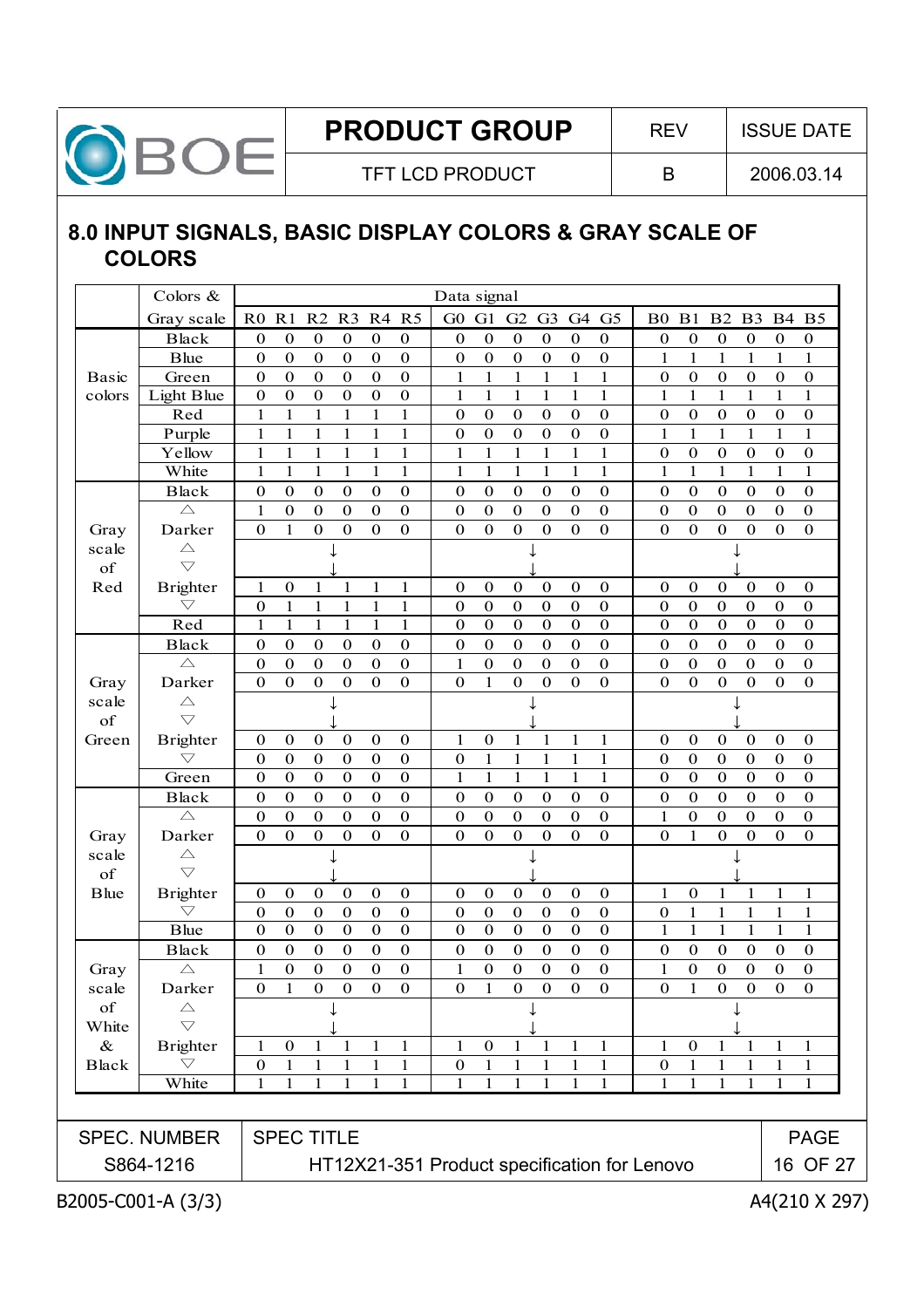

# **9.0 POWER SEQUENCE**

To prevent a latch-up or DC operation of the LCD module, the power on/off sequence shall be as shown in below

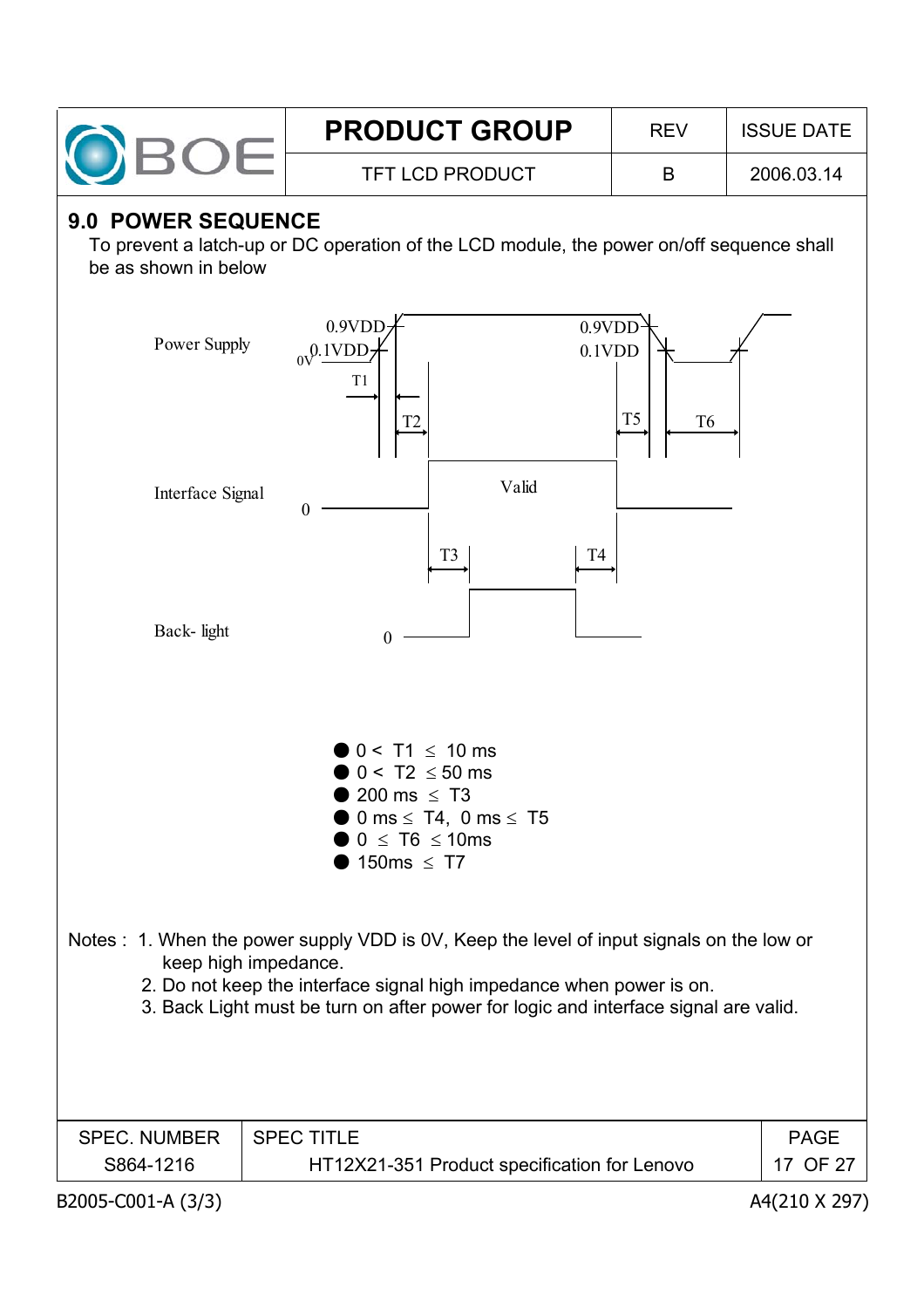

# **10.0 MECHANICAL CHARACTERISTICS (Without protection plate)**

#### **10.1 Dimensional Requirements**

FIGURE 5, 6 shown in appendix shows mechanical outlines for the model. (Remark : Without protection plate)

| <b>Parameter</b>                                                  | <b>Specification</b>                                                  | <b>Unit</b> |
|-------------------------------------------------------------------|-----------------------------------------------------------------------|-------------|
| Dimensional outline<br>Horizontal<br>Vertical<br><b>Thickness</b> | $270.0 \pm 0.5$<br>199.0 $\pm$ 0.5<br>4.8 Typ @ Lamp, 6.7 Typ @ Pouch | mm          |
| Weight                                                            | 305 Typ                                                               | gram        |
| <b>Active Area</b>                                                | 245.76 (H) X 184.32 (V)                                               | mm          |
| <b>Pixel Pitch</b>                                                | $0.240$ (H) $X$ 0.240 (V)                                             | mm          |
| <b>Number of Pixels</b>                                           | 1024 (H) X 768 (V)                                                    | pixels      |

#### **10.2 Mounting**

See FIGURE 5. (shown in Appendix)

#### **10.3 Anti-Glare and Polarizer Hardness.**

The surface of the LCD has an anti-glare coating to minimize reflection and a coating to reduce scratching.

#### **10.4 Light Leakage**

There shall not be visible light from the back-lighting system around the edges of the screen as seen from a distance 50cm from the screen with an overhead light level of 350lux.

| <b>SPEC. NUMBER</b> | <b>SPEC TITLE</b>                            | <b>PAGE</b> |
|---------------------|----------------------------------------------|-------------|
| S864-1216           | HT12X21-351 Product specification for Lenovo | 18 OF 27    |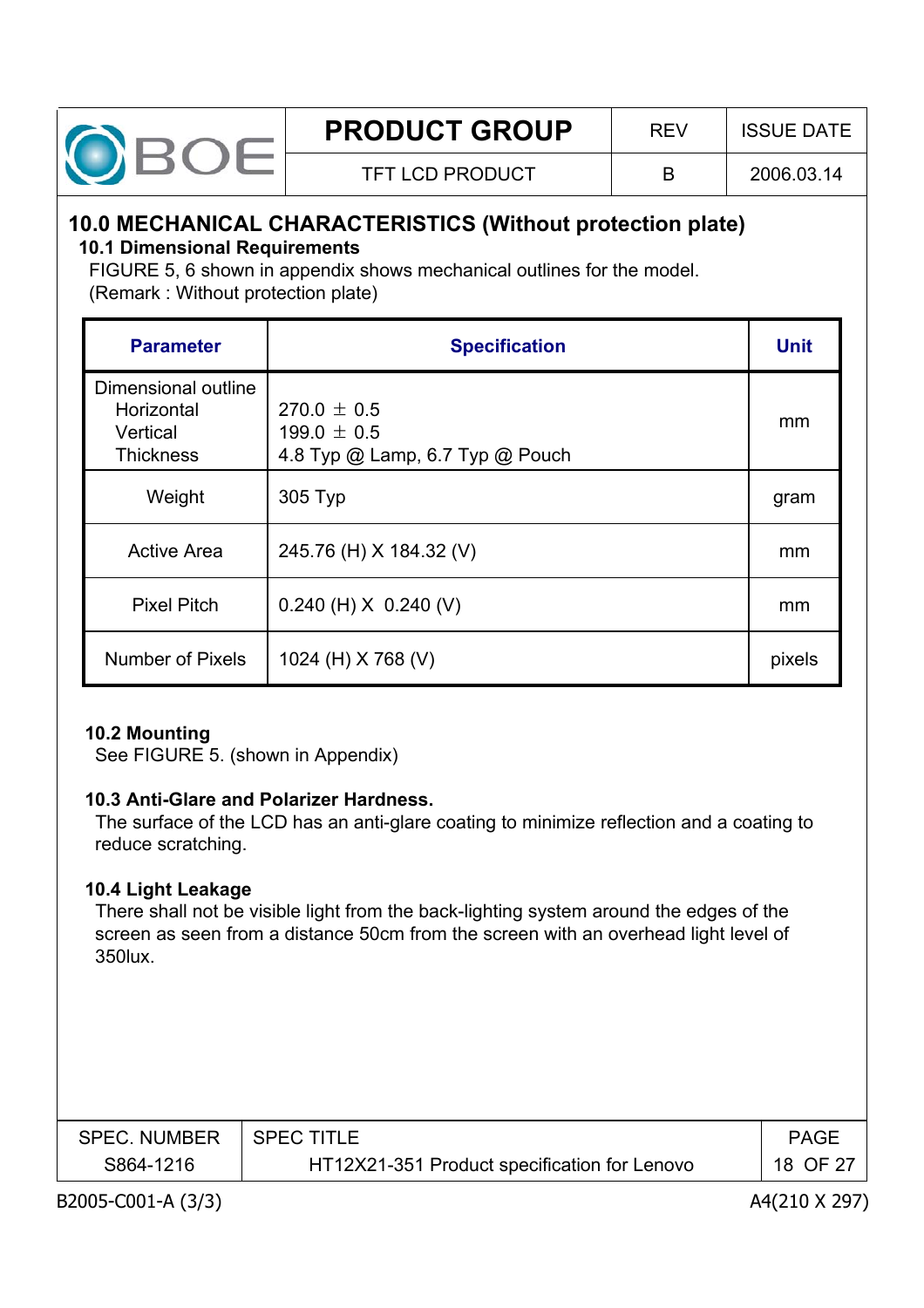

# **11.0 RELIABLITY TEST (Without protection plate)**

The Reliability test items and its conditions are shown in below.

| <b>No</b>      | <b>Test Items</b>                                  | <b>Conditions</b>                                                                       |
|----------------|----------------------------------------------------|-----------------------------------------------------------------------------------------|
| 1              | High temperature storage test                      | Ta = 60 $\degree$ C, 240 hrs                                                            |
| $\overline{2}$ | Low temperature storage test                       | Ta = -20 $\degree$ C, 240 hrs                                                           |
| 3              | High temperature & high humidity<br>operation test | Ta = 50 $\degree$ C, 80~85%RH, 1000 hrs                                                 |
| 4              | <b>Life Test</b>                                   | Ta = 25 $\degree$ C, 1000 hrs                                                           |
| 5              | High temperature operation test                    | Ta = 50 $\degree$ C, 240 hrs                                                            |
| 6              | Low temperature operation test                     | Ta = 0 $\degree$ C, 240 hrs                                                             |
| $\overline{7}$ | On/Off test                                        | Ta = $25\degree$ , 1 min, On/Off 30000 cycles                                           |
| 8              | Thermal shock                                      | Ta = -20 $\degree$ C $\leftrightarrow$ 60 $\degree$ C (30 min), 100 cycle               |
| 9              | <b>Vibration test</b><br>(non-operating)           | 1.5G, 10~200Hz for X, Y, Z axis<br>30 min for each axis                                 |
| 10             | Shock test<br>(non-operating)                      | 210 G, 3 msec, half sine for X, Y, Z axis<br>50G, 18 msec, trapezoidal for X, Y, Z axis |
| 11             | <b>Altitude Test</b>                               | 53.3 Kpa (Altitude 5000m), 24 hrs                                                       |
| 12             | Open / Short Test                                  | DS158, Open/Short Test Plan                                                             |
| 13             | Electro-static discharge test<br>(non-operating)   | : 150 pF, 330 $\Omega$ , 15 KV<br>Air<br>Contact : 150 pF, $330\Omega$ , 8 KV           |

| <b>SPEC. NUMBER</b> | <b>SPEC TITLE</b>                            | PAGE     |
|---------------------|----------------------------------------------|----------|
| S864-1216           | HT12X21-351 Product specification for Lenovo | 19 OF 27 |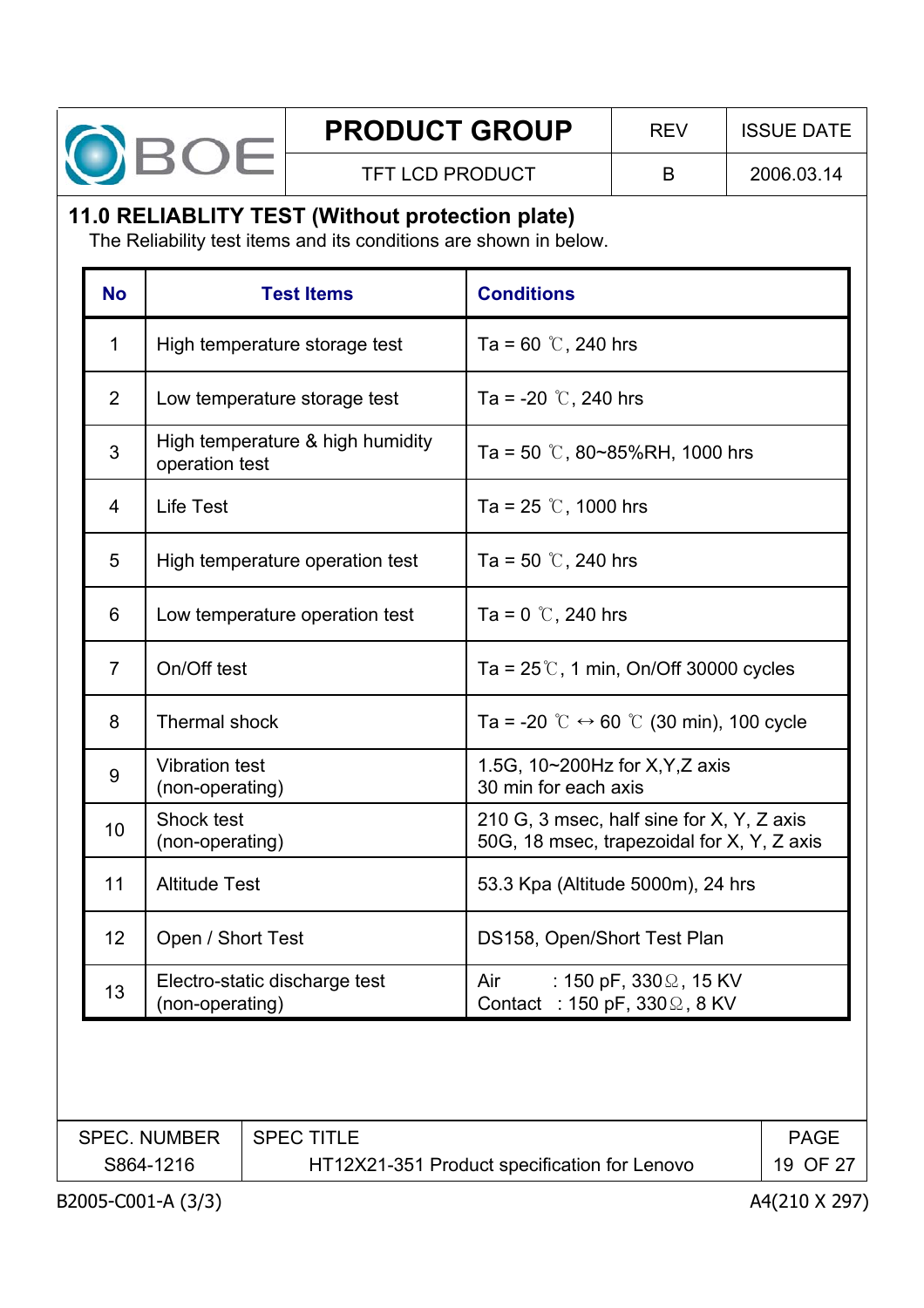

# **12.0 HANDLING & CAUTIONS**

- (1) Cautions when taking out the module
- Pick the pouch only, when taking out module from a shipping package.
- (2) Cautions for handling the module
- As the electrostatic discharges may break the LCD module, handle the LCD module with care. Peel a protection sheet off from the LCD panel surface as slowly as possible.
- As the LCD panel and back light element are made from fragile glass material, impulse and pressure to the LCD module should be avoided.
- As the surface of the polarizer is very soft and easily scratched, use a soft dry cloth without chemicals for cleaning.
- Do not pull the interface connector in or out while the LCD module is operating.
- Put the module display side down on a flat horizontal plane.
- Handle connectors and cables with care.
- (3) Cautions for the operation
	- When the module is operating, do not lose CLK, ENAB signals. If any one of these signals is lost, the LCD panel would be damaged.
	- Obey the supply voltage sequence. If wrong sequence is applied, the module would be damaged.
- (4) Cautions for the atmosphere
	- Dew drop atmosphere should be avoided.
	- Do not store and/or operate the LCD module in a high temperature and/or humidity atmosphere. Storage in an electro-conductive polymer packing pouch and under relatively low temperature atmosphere is recommended.
- (5) Cautions for the module characteristics
	- Do not apply fixed pattern data signal to the LCD module at product aging.
	- Applying fixed pattern for a long time may cause image sticking.
- (6) Other cautions
- Do not disassemble and/or re-assemble LCD module.
- Do not re-adjust variable resistor or switch etc.
- When returning the module for repair or etc., Please pack the module not to be broken. We recommend to use the original shipping packages.

| <b>SPEC. NUMBER</b> | I SPEC TITI E                                | PAGE     |
|---------------------|----------------------------------------------|----------|
| S864-1216           | HT12X21-351 Product specification for Lenovo | 20 OF 27 |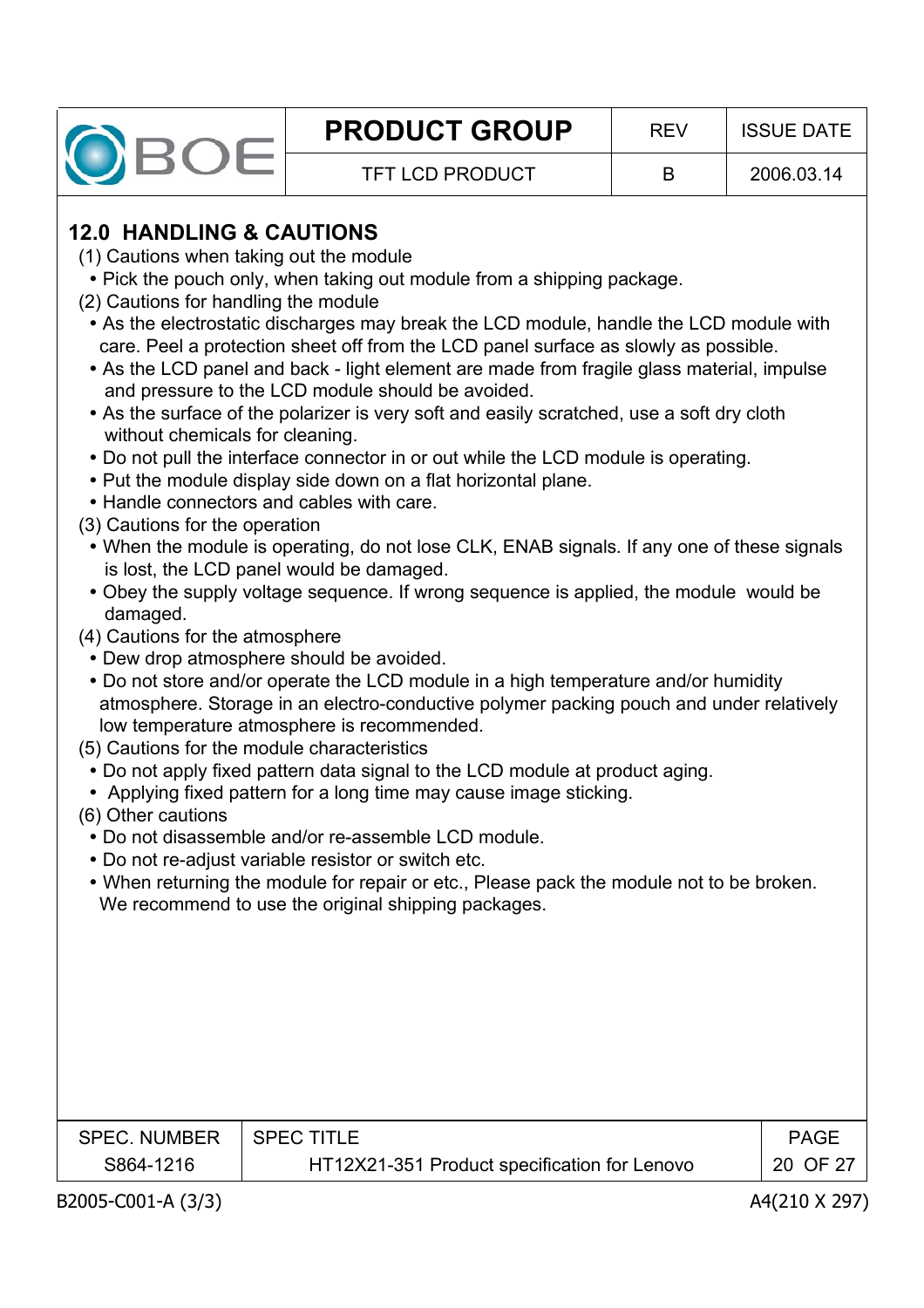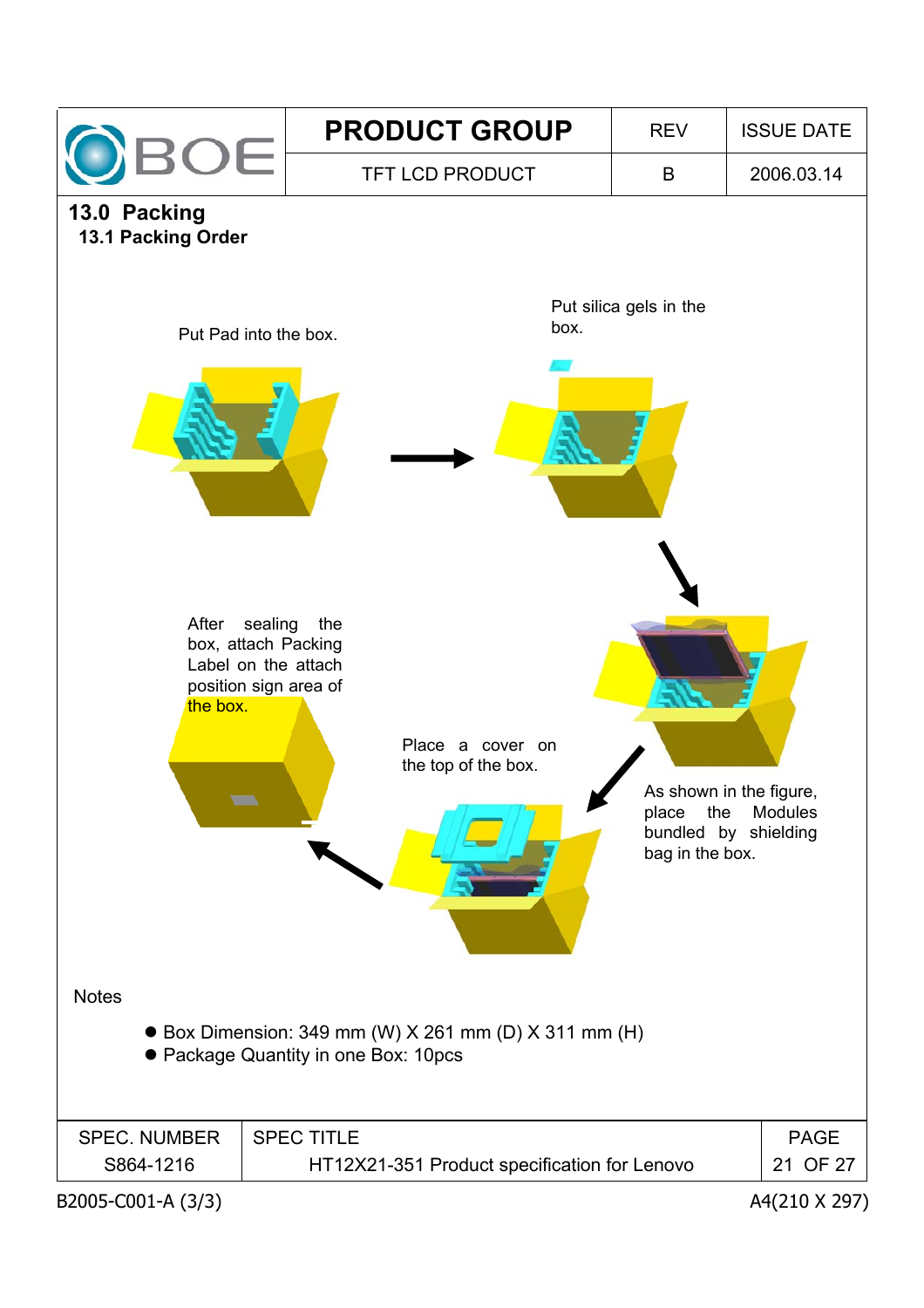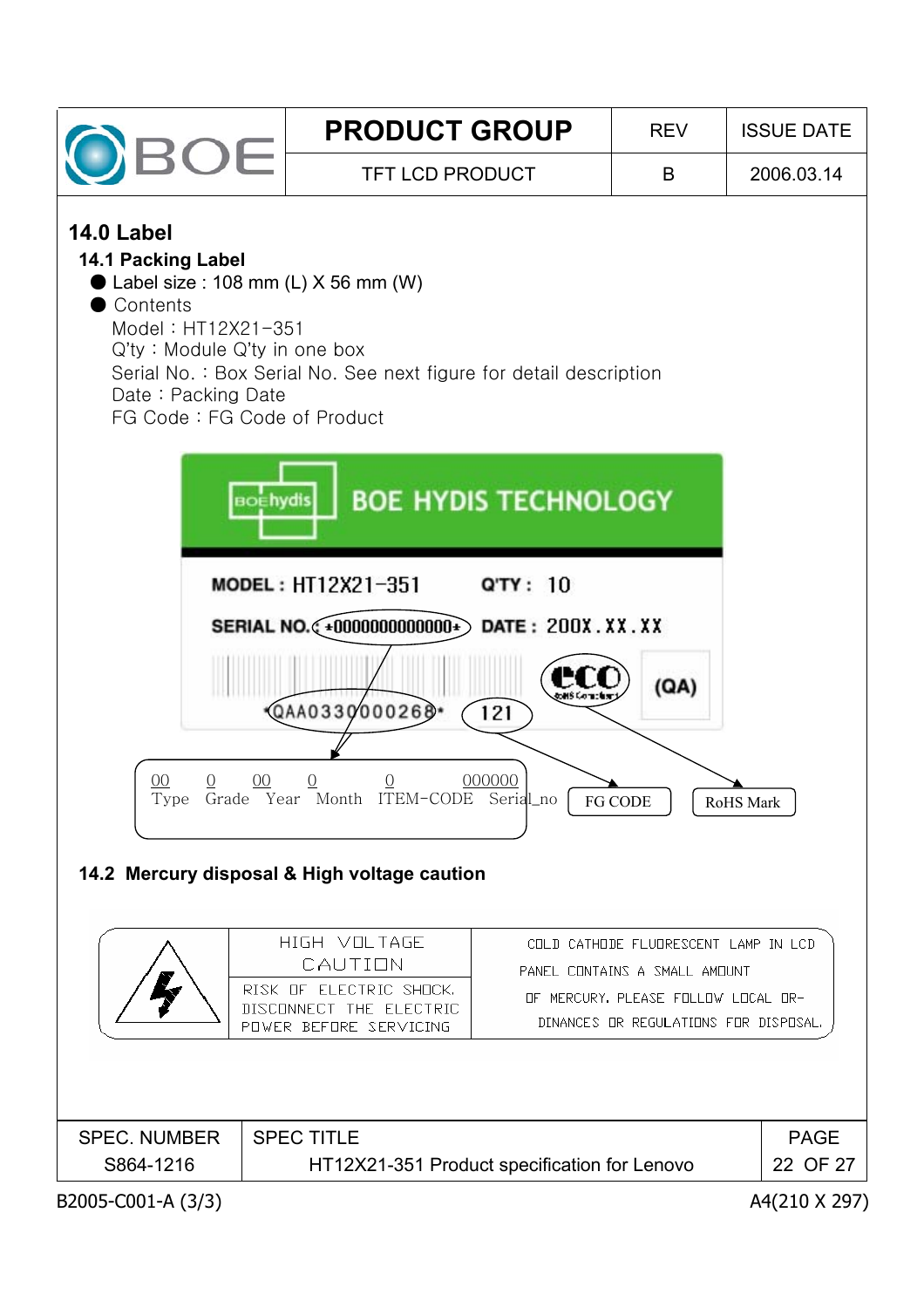

#### **14.3 Product Label**

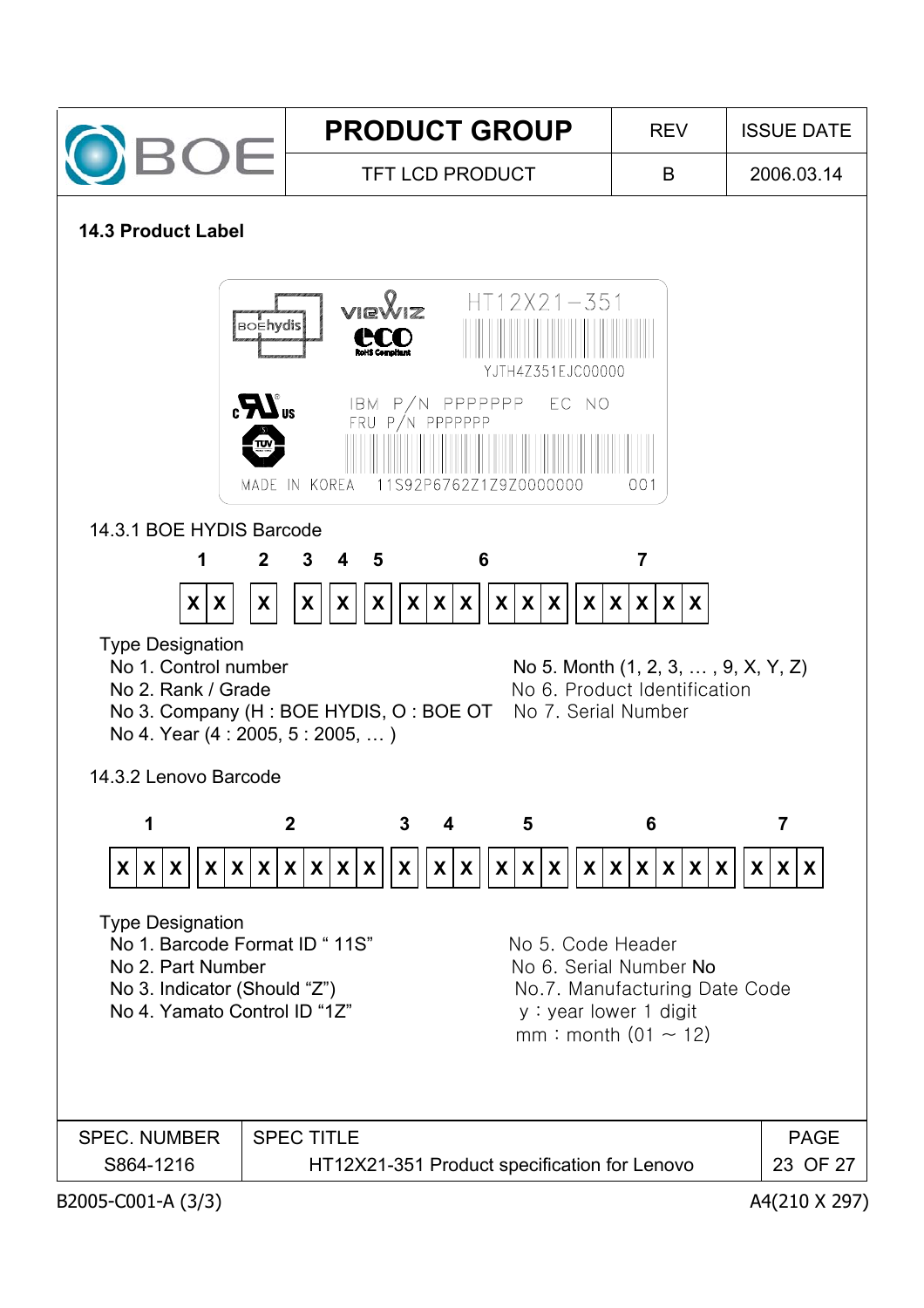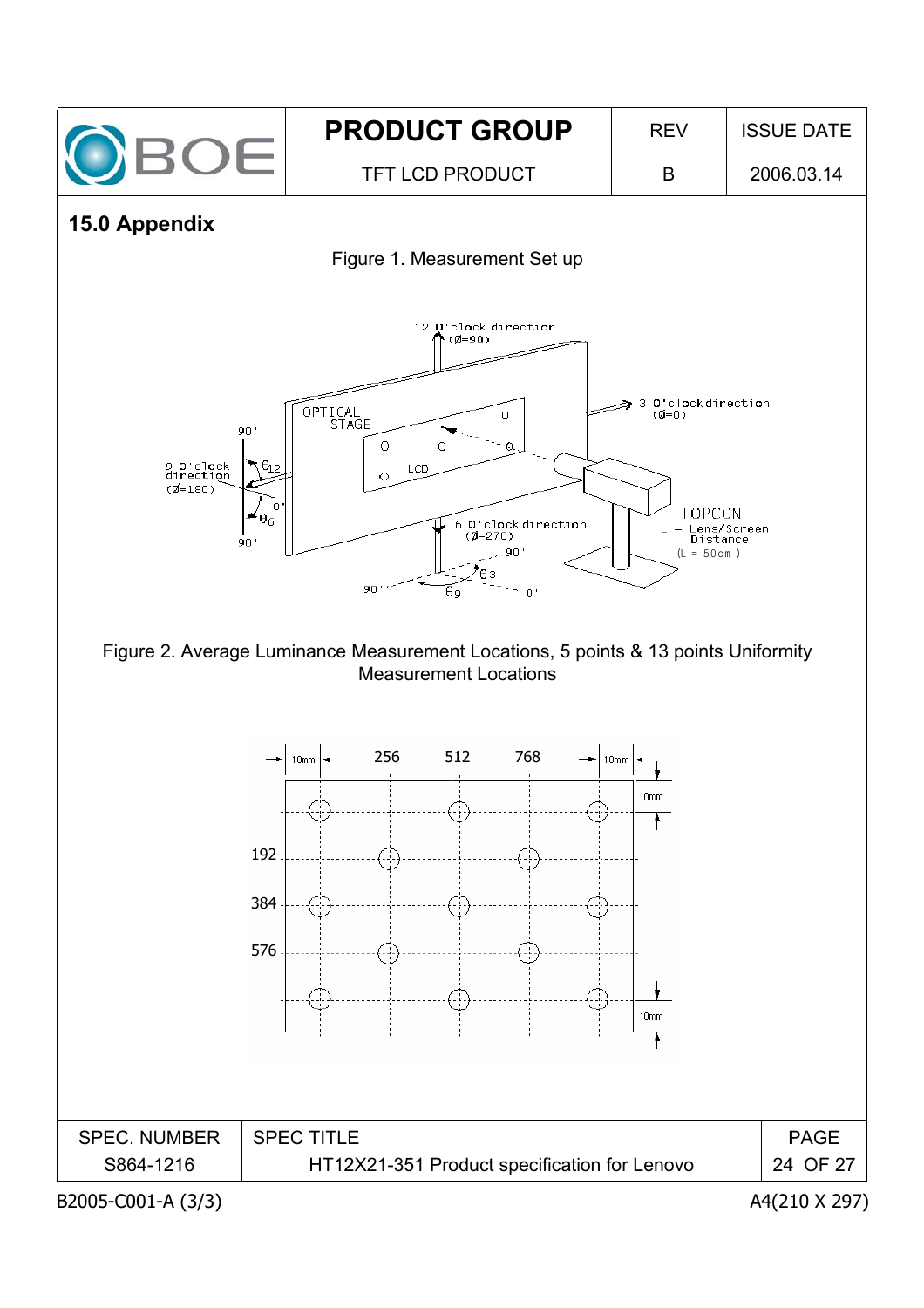







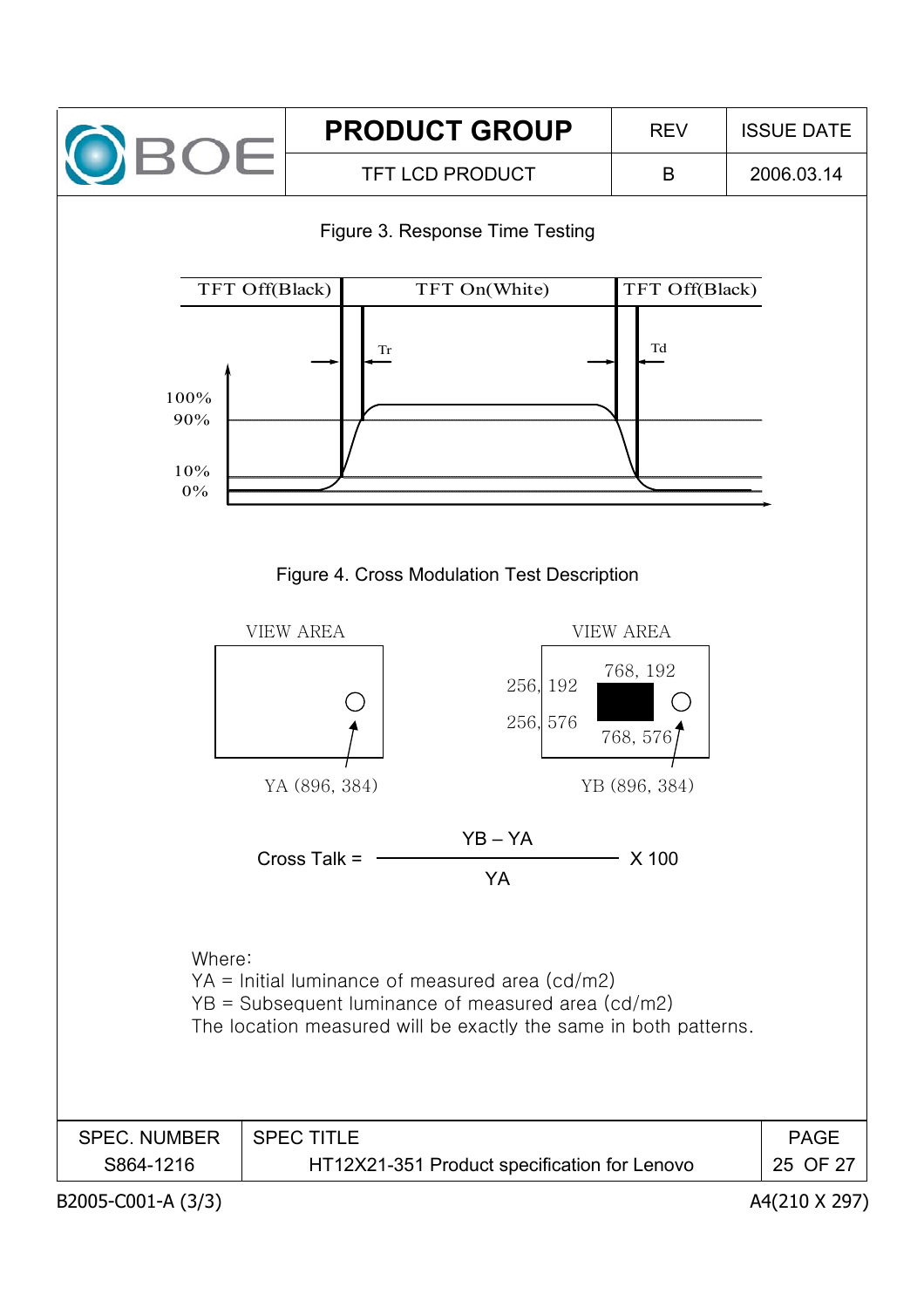![](_page_25_Picture_0.jpeg)

![](_page_25_Figure_5.jpeg)

![](_page_25_Figure_6.jpeg)